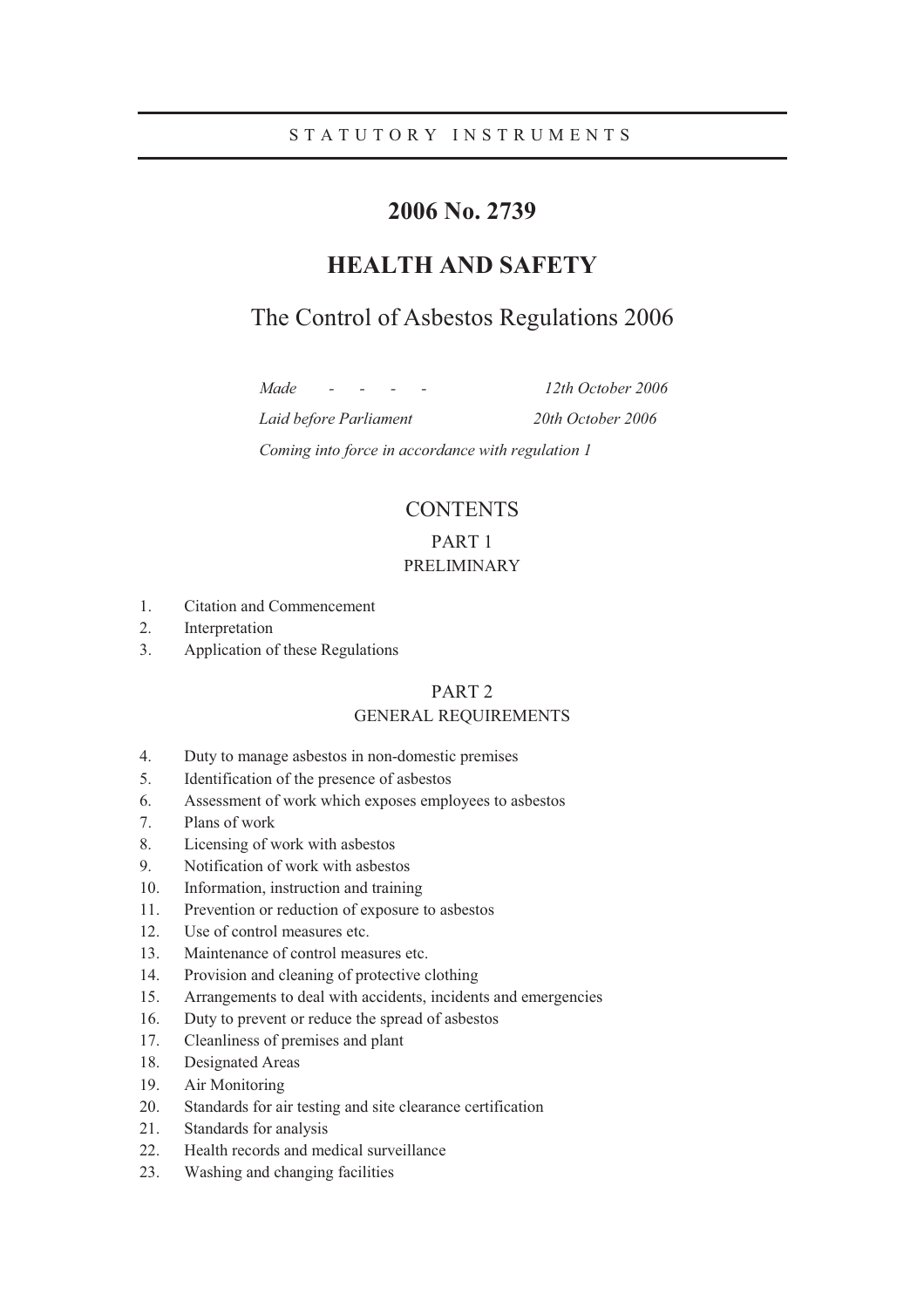24. Storage, distribution and labelling of raw asbestos and asbestos waste

#### PART 3

### PROHIBITIONS AND RELATED PROVISIONS

- 25. Interpretation of prohibitions
- 26. Prohibitions of exposure to asbestos
- 27. Prohibition of the importation of asbestos
- 28. Prohibition of the supply of asbestos
- 29. Prohibition of the use of asbestos
- 30. Labelling of products containing asbestos
- 31. Additional provisions in the case of exceptions and exemptions

# PART 4

### **MISCELLANEOUS**

- 32. Exemption certificates
- 33. Exemptions relating to the Ministry of Defence
- 34. Extension outside Great Britain
- 35. Existing licences and exemption certificates
- 36. Revocations, amendments and savings
- 37. Defence

## SCHEDULE 1 — PARTICULARS TO BE INCLUDED IN A NOTIFICATION SCHEDULE 2 — THE LABELLING OF RAW ASBESTOS, ASBESTOS WASTE AND PRODUCTS CONTAINING ASBESTOS SCHEDULE 3 - EXCEPTIONS TO THE PROHIBITIONS ON THE IMPORTATION, SUPPLY AND USE OF CHRYSOTILE SCHEDULE 4 — REVOCATIONS SCHEDULE 5 — AMENDMENTS

The Secretary of State makes the following Regulations in the exercise of the powers conferred upon him by sections  $15(1)$ ,  $(2)$ ,  $(3)$ ,  $(4)$ ,  $(5)$ ,  $(6)(b)$ ,  $(9)$ ,  $18(2)$ ,  $80(1)$  and  $82(3)$  of, and paragraphs 1(1) to (4), 2, 3(2), 4, 6, 8 to 11, 13(1) and (3), 14, 15(1), 16 and 20 of Schedule 3 to, the Health and Safety at Work etc. Act 1974(**a**) ("the 1974 Act") and section 2(2) of the European Communities Act 1972 ("the 1972 Act") (**b**).

In doing so he gives effect without modifications to proposals submitted to him by the Health and Safety Commission under section  $11(2)(d)$  of the 1974 Act after the carrying out by the Commission of consultations in accordance with section 50(3) of that Act, and it appearing expedient to him after consulting such bodies as appear to him to be appropriate in accordance with section 80(4) of that Act.

<sup>(</sup>**a**) 1974 c.37; sections 11(2), 15(1) and 50(3) were amended by the Employment Protection Act 1975 c.71, Schedule 15, paragraphs 4, 6 and 16(3) respectively.

<sup>(</sup>**b**) 1972 c.68.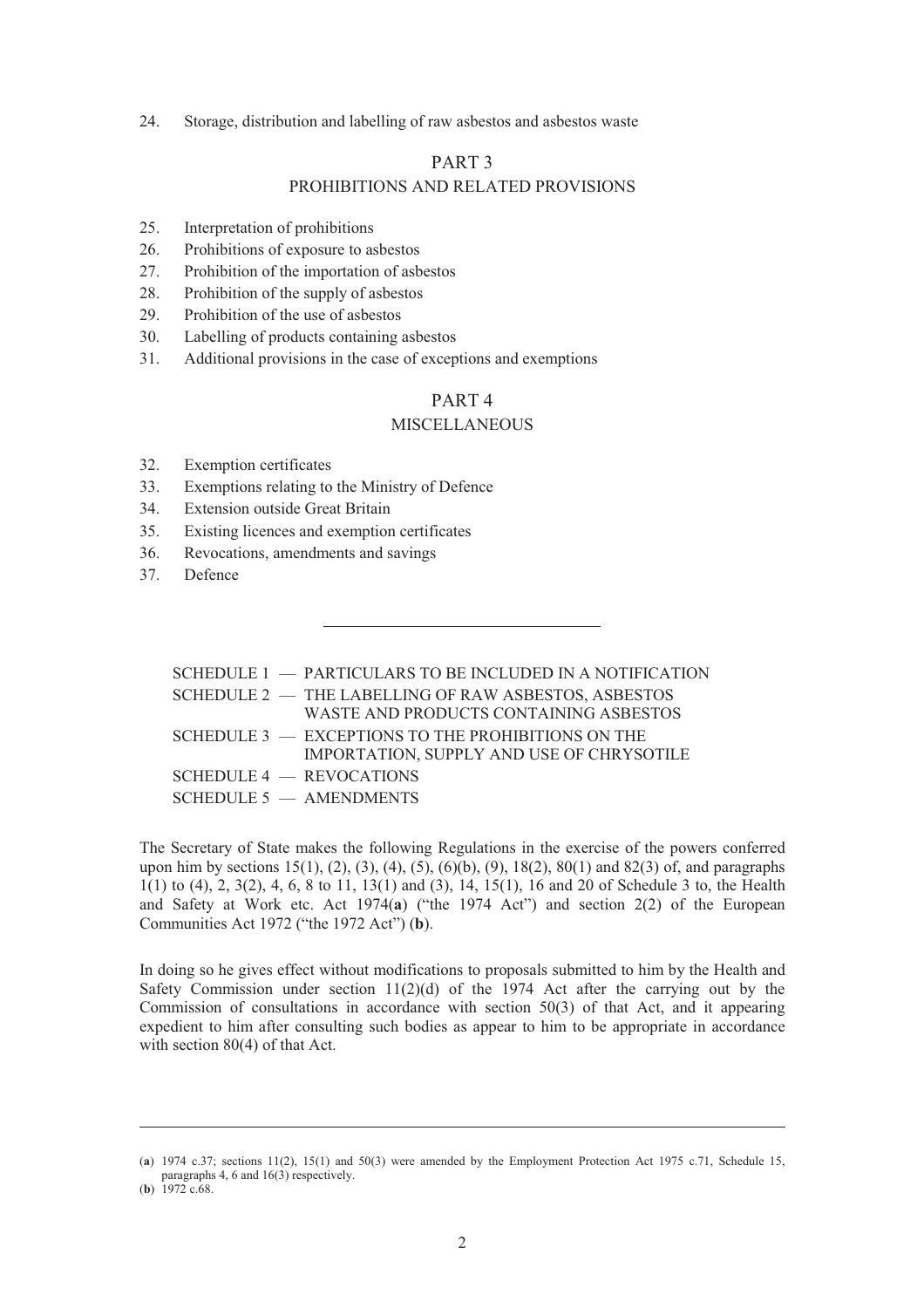He is a Minister designated for the purpose of section 2(2) of the 1972 Act in relation to the regulation and control of classification, packaging and labelling of dangerous substances and preparations(**a**), and persistent organic pollutants, dangerous substances, preparations and chemicals(**b**).

## PART 1

### PRELIMINARY

#### **Citation and Commencement**

**1.** These Regulations may be cited as the Control of Asbestos Regulations 2006 and shall come into force on 13th November 2006, except regulation 20(4) which shall come into force on 6th April 2007.

#### **Interpretation**

**2.**—(1) In these Regulations—

"adequate" means adequate having regard only to the nature and degree of exposure to asbestos, and "adequately" shall be construed accordingly;

"appointed doctor" means a registered medical practitioner appointed for the time being in writing by the Executive for the purpose of these Regulations;

"approved" means approved for the time being in writing by the Health and Safety Commission or the Executive as the case may be;

"asbestos" means the following fibrous silicates—

- (a) asbestos actinolite, CAS No 77536-66-4(\*);
- (b) asbestos grunerite (amosite), CAS No 12172-73-5(\*);
- (c) asbestos anthophyllite, CAS No  $77536-67-5$ <sup>\*</sup>);
- (d) chrysotile, CAS No 12001-29-5;
- (e) crocidolite, CAS NO 12001-28-4(\*); and
- (f) asbestos tremolite, CAS No 77536-68-6(\*),

and references to "CAS" followed by a numerical sequence are references to CAS Registry Numbers assigned to chemicals by the Chemical Abstracts Service, a division of the American Chemical Society;

"the control limit" means a concentration of asbestos in the atmosphere when measured in accordance with the 1997 WHO recommended method, or by a method giving equivalent results to that method approved by the Health and Safety Commission, of 0.1 fibres per cubic centimetre of air averaged over a continuous period of 4 hours;

"control measure" means a measure taken to prevent or reduce exposure to asbestos (including the provision of systems of work and supervision, the cleaning of workplaces, premises, plant and equipment, and the provision and use of engineering controls and personal protective equipment):

"emergency services" include—

- (a) police, fire, rescue and ambulance services;
- (b) Her Majesty's Coastguard;

"employment medical adviser" means an employment medical adviser appointed under section 56 of the Health and Safety at Work etc. Act 1974;

<sup>(</sup>**a**) S.I. 1976/897.

<sup>(</sup>**b**) S.I. 2006/608.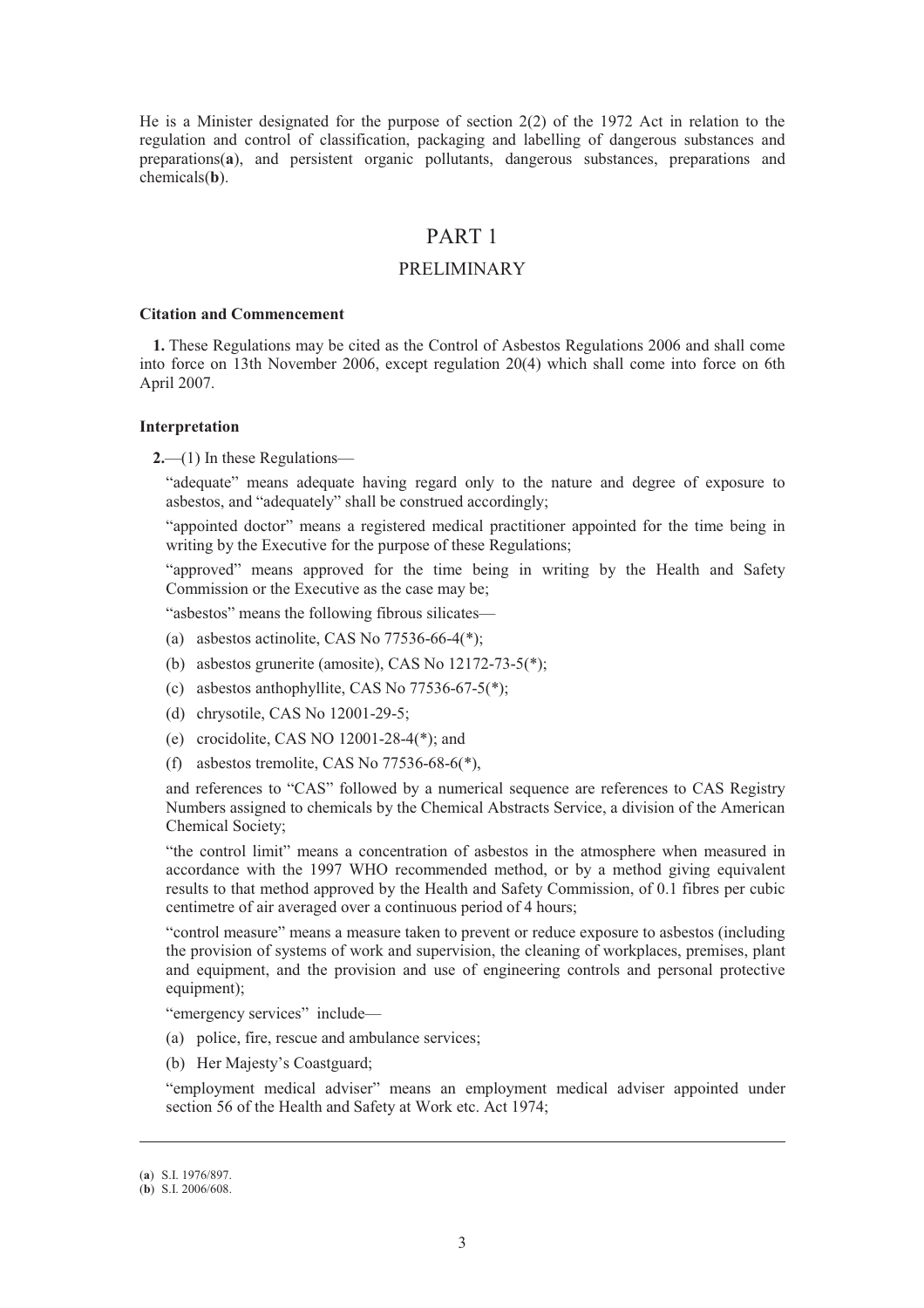"enforcing authority" means the Executive, local authority or Office of Rail Regulation, determined in accordance with the provisions of the Health and Safety (Enforcing Authority) Regulations 1998(**a**) and the provisions of the Health and Safety (Enforcing Authority for Railways and Other Guided Transport Systems) Regulations 2006(**b**);

"the Executive" means the Health and Safety Executive;

"ISO 17020" means European Standard EN ISO/IEC 17020, "General criteria for the operation of various types of bodies performing inspection" as revised or reissued from time to time and accepted by the Comité Européen de Normalisation Electrotechnique (CEN/CENELEC)(**c**);

"ISO 17025" means European Standard EN ISO/IEC 17025, "General requirements for the competence of testing and calibration laboratories" as revised or reissued from time to time and accepted by the Comité Européen de Normalisation Electrotechnique (CEN/CENELEC)(**d**);

"medical examination" includes any laboratory tests and X-rays that a relevant doctor may require:

"personal protective equipment" means all equipment (including clothing) which is intended to be worn or held by a person at work and which protects that person against one or more risks to his health, and any addition or accessory designed to meet that objective;

"relevant doctor" means an appointed doctor or an employment medical adviser;

"risk assessment" means the assessment of risk required by regulation  $6(1)(a)$ ;

"the 1997 WHO recommended method" means the publication "Determination of airborne fibre concentrations. A recommended method, by phase-contrast optical microscopy (membrane filter method)", WHO (World Health Organisation), Geneva 1997(**e**).

(2) For the purposes of these Regulations, except in accordance with regulation 11(3) and (5), in determining whether an employee is exposed to asbestos or whether the extent of such exposure exceeds the control limit, no account shall be taken of respiratory protective equipment which, for the time being, is being worn by that employee.

(3) A reference to work with asbestos in these Regulations shall include—

- (a) work which consists of the removal, repair or disturbance of asbestos or materials containing asbestos;
- (b) work which is ancillary to such work; and
- (c) supervision of such work and such ancillary work.

#### **Application of these Regulations**

**3.**—(1) These Regulations shall apply to a self-employed person as they apply to an employer and an employee and as if that self-employed person were both an employer and an employee.

(2) Subject to paragraph (3), regulations 8 (licensing), 9 (notification of work with asbestos), 15(1) (arrangements to deal with accidents, incidents and emergencies), 18(1)(a) (asbestos areas) and 22 (health records and medical surveillance) shall not apply where-

- (a) the exposure of employees to asbestos is sporadic and of low intensity;
- (b) it is clear from the risk assessment that the exposure of any employee to asbestos will not exceed the control limit; and
- (c) the work involves—
	- (i) short, non-continuous maintenance activities,

<sup>(</sup>**a**) S.I. 1998/494, as amended by S.I. 1999/2024, S.I. 1999/3232, S.I. 2002/2675, S.I. 2004/3168 and S.I. 2006/557.

<sup>(</sup>**b**) S.I. 2006/557.

<sup>(</sup>**c**) The most recent version is reference number EN ISO/IEC 17020: 2004, accepted by CEN/CENELEC on 15th July 2004.

<sup>(</sup>**d**) The most recent version is reference number EN ISO/IEC 17025: 2005, accepted by CEN/CENELEC on 15th March 2005.

<sup>(</sup>**e**) ISBN 92 4 154496 1.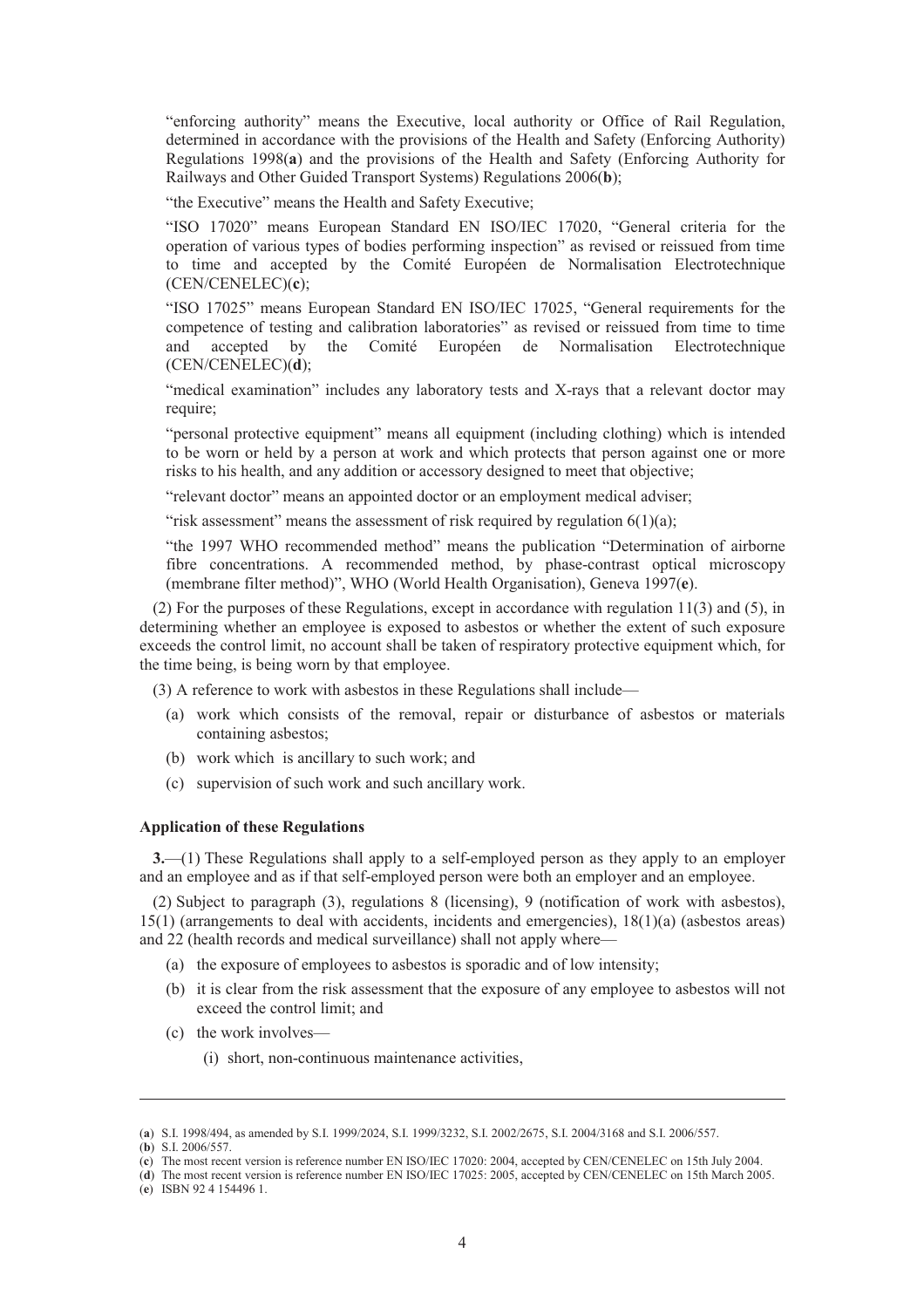- (ii) removal of materials in which the asbestos fibres are firmly linked in a matrix,
- (iii) encapsulation or sealing of asbestos-containing materials which are in good condition, or
- (iv) air monitoring and control, and the collection and analysis of samples to ascertain whether a specific material contains asbestos.

(3) No exposure to asbestos will be sporadic and of low intensity within the meaning of paragraph  $(2)(a)$  if the concentration of asbestos in the atmosphere when measured in accordance with the 1997 WHO recommended method or by a method giving equivalent results to that method approved by the Health and Safety Commission exceeds or is liable to exceed the concentration approved in relation to a specified reference period for the purposes of this paragraph by the Health and Safety Commission.

(4) Where a duty is placed by these Regulations on an employer in respect of his employees, he shall, so far as is reasonably practicable, be under a like duty in respect of any other person, whether at work or not, who may be affected by the work activity carried out by the employer except that the duties of the employer—

- (a) under regulation 10 (information, instruction and training) shall not extend to persons who are not his employees unless those persons are on the premises where the work is being carried out; and
- (b) under regulation 22 (health records and medical surveillance) shall not extend to persons who are not his employees.

(5) Regulation 17, insofar as it requires an employer to ensure that premises are thoroughly cleaned, shall not apply—

- (a) in England and Wales, to a fire and rescue authority within the meaning of section 1 of the Fire and Rescue Services Act 2004(**a**), or in Scotland to a relevant authority within the meaning of section 6 of the Fire (Scotland) Act 2005(**b**), in respect of premises attended by its employees for the purpose of fighting a fire or in an emergency; or
- (b) to the employer of persons who attend a ship in dock premises for the purpose of fighting a fire or in an emergency, in respect of any ship so attended,

and for the purposes of this paragraph "ship" includes all vessels and hovercraft which operate on water or land and water, and "dock premises" means a dock, wharf, quay, jetty or other place at which ships load or unload goods or embark or disembark passengers, together with neighbouring land or water which is used or occupied, or intended to be used or occupied, for those or incidental activities, and any part of a ship when used for those or incidental activities.

(6) These Regulations shall not apply to the master or crew of a ship or to the employer of such persons in respect of the normal shipboard activities of a ship's crew which are carried out solely by the crew under the direction of the master, and for the purposes of this paragraph "ship" includes every description of vessel used in navigation, other than a ship forming part of Her Majesty's Navy.

# PART 2

### GENERAL REQUIREMENTS

#### **Duty to manage asbestos in non-domestic premises**

**4.**—(1) In this regulation "the dutyholder" means—

<sup>(</sup>**a**) 2004 c.21; section 1(2)(d) was amended by the Civil Contingencies Act 2004 (c. 36), section 32(1) and Schedule 2 Part 1 paragraph 10(1) and (2).

<sup>(</sup>**b**) 2005 asp 5.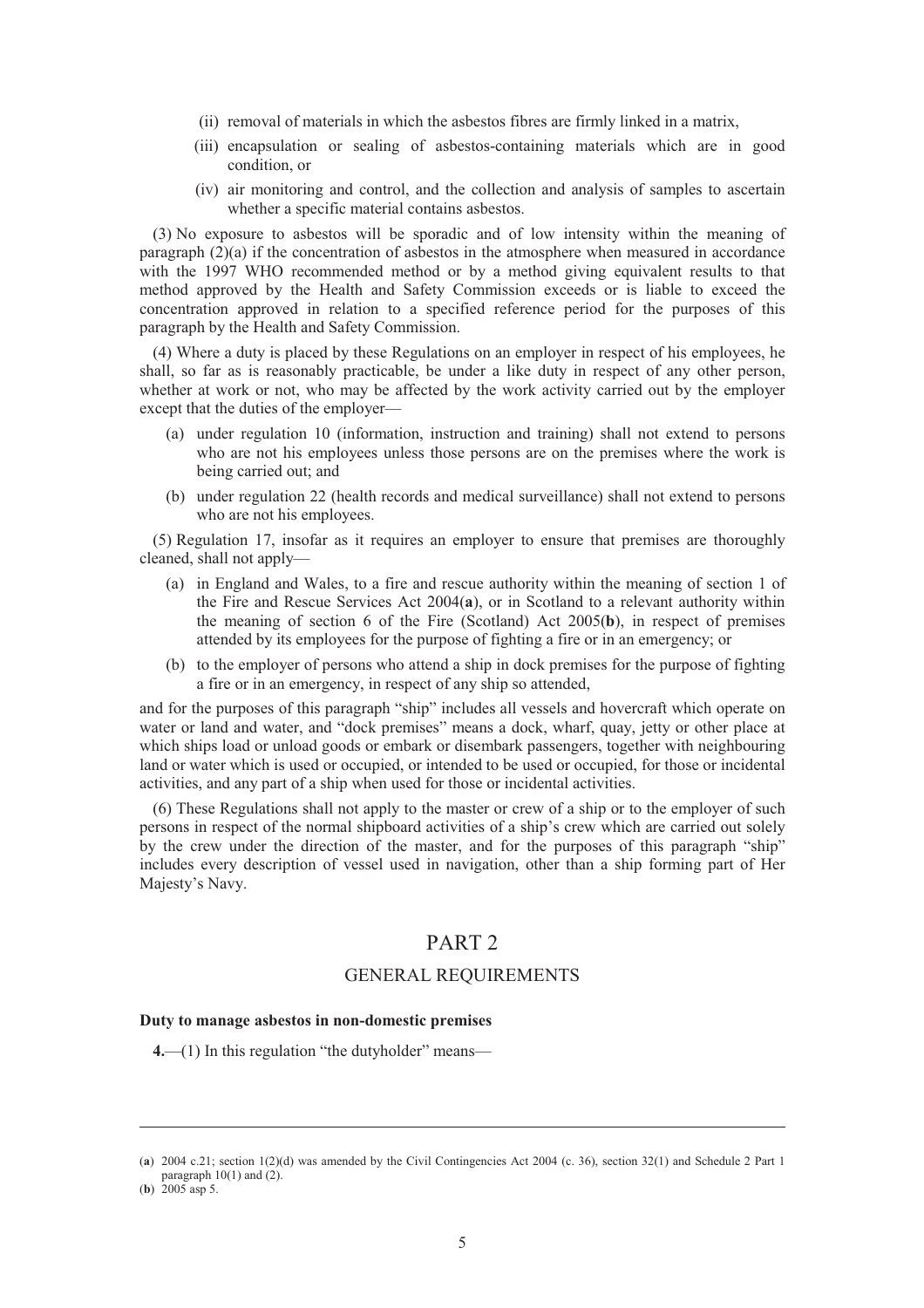- (a) every person who has, by virtue of a contract or tenancy, an obligation of any extent in relation to the maintenance or repair of non-domestic premises or any means of access thereto or egress therefrom; or
- (b) in relation to any part of non-domestic premises where there is no such contract or tenancy, every person who has, to any extent, control of that part of those non-domestic premises or any means of access thereto or egress therefrom,

and where there is more than one such dutyholder, the relative contribution to be made by each such person in complying with the requirements of this regulation will be determined by the nature and extent of the maintenance and repair obligation owed by that person.

(2) Every person shall cooperate with the dutyholder so far as is necessary to enable the dutyholder to comply with his duties under this regulation.

(3) In order to enable him to manage the risk from asbestos in non-domestic premises, the dutyholder shall ensure that a suitable and sufficient assessment is carried out as to whether asbestos is or is liable to be present in the premises.

(4) In making the assessment—

- (a) such steps as are reasonable in the circumstances shall be taken; and
- (b) the condition of any asbestos which is, or has been assumed to be, present in the premises shall be considered.

(5) Without prejudice to the generality of paragraph (4), the dutyholder shall ensure that—

- (a) account is taken of building plans or other relevant information and of the age of the premises; and
- (b) an inspection is made of those parts of the premises which are reasonably accessible.

(6) The dutyholder shall ensure that the assessment is reviewed forthwith if—

- (a) there is reason to suspect that the assessment is no longer valid; or
- (b) there has been a significant change in the premises to which the assessment relates.

(7) The dutyholder shall ensure that the conclusions of the assessment and every review are recorded.

(8) Where the assessment shows that asbestos is or is liable to be present in any part of the premises the dutyholder shall ensure that—

- (a) a determination of the risk from that asbestos is made;
- (b) a written plan identifying those parts of the premises concerned is prepared; and
- (c) the measures which are to be taken for managing the risk are specified in the written plan.

(9) The measures to be specified in the plan for managing the risk shall include adequate measures for—

- (a) monitoring the condition of any asbestos or any substance containing or suspected of containing asbestos;
- (b) ensuring any asbestos or any such substance is properly maintained or where necessary safely removed; and
- (c) ensuring that information about the location and condition of any asbestos or any such substance is—
	- (i) provided to every person liable to disturb it, and
	- (ii) made available to the emergency services.

(10) The dutyholder shall ensure that—

- (a) the plan is reviewed and revised at regular intervals, and forthwith if—
	- (i) there is reason to suspect that the plan is no longer valid, or
	- (ii) there has been a significant change in the premises to which the plan relates;
- (b) the measures specified in the plan are implemented; and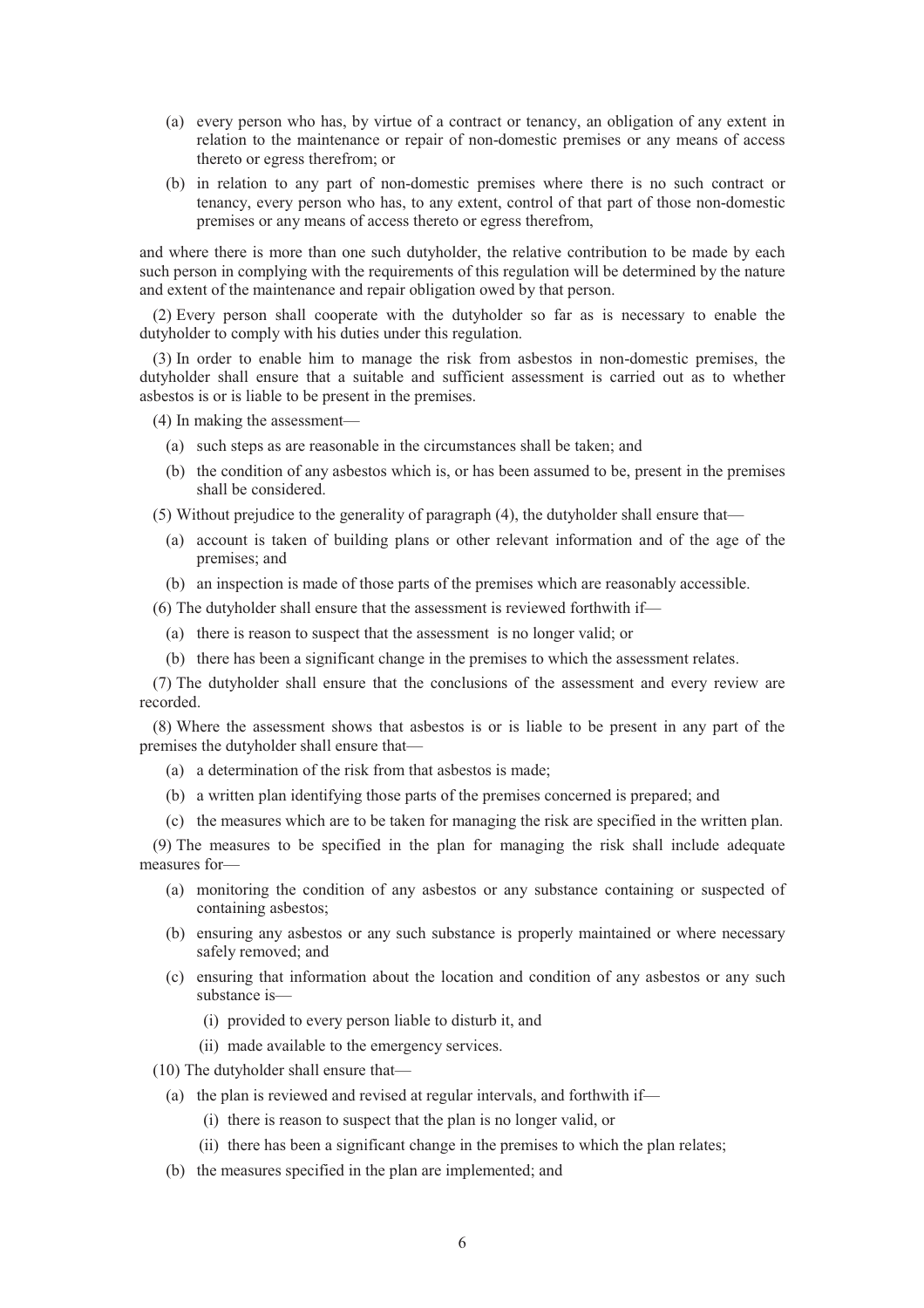- (c) the measures taken to implement the plan are recorded.
- (11) In this regulation, a reference to—
	- (a) "the assessment" is a reference to the assessment required by paragraph (3);
	- (b) "the premises" is a reference to the non-domestic premises referred to in paragraph (1); and
	- (c) "the plan" is a reference to the plan required by paragraph (8).

#### **Identification of the presence of asbestos**

**5.** An employer shall not undertake work in demolition, maintenance, or any other work which exposes or is liable to expose his employees to asbestos in respect of any premises unless either—

- (a) he has carried out a suitable and sufficient assessment as to whether asbestos, what type of asbestos, contained in what material and in what condition is present or is liable to be present in those premises; or
- (b) if there is doubt as to whether asbestos is present in those premises he—
	- (i) assumes that asbestos is present, and that it is not chrysotile alone, and
	- (ii) observes the applicable provisions of these Regulations.

#### **Assessment of work which exposes employees to asbestos**

**6.**—(1) An employer shall not carry out work which is liable to expose his employees to asbestos unless he has—

- (a) made a suitable and sufficient assessment of the risk created by that exposure to the health of those employees and of the steps that need to be taken to meet the requirements of these Regulations;
- (b) recorded the significant findings of that risk assessment as soon as is practicable after the risk assessment is made; and
- (c) implemented the steps referred to in sub-paragraph (a).

(2) Without prejudice to the generality of paragraph (1), the risk assessment shall—

- (a) subject to regulation 5, identify the type of asbestos to which employees are liable to be exposed;
- (b) determine the nature and degree of exposure which may occur in the course of the work;
- (c) consider the effects of control measures which have been or will be taken in accordance with regulation 11;
- (d) consider the results of monitoring of exposure in accordance with regulation 19;
- (e) set out the steps to be taken to prevent that exposure or reduce it to the lowest level reasonably practicable;
- (f) consider the results of any medical surveillance that is relevant; and
- (g) include such additional information as the employer may need in order to complete the risk assessment.

(3) The risk assessment shall be reviewed regularly, and forthwith if—

- (a) there is reason to suspect that the existing risk assessment is no longer valid;
- (b) there is a significant change in the work to which the risk assessment relates; or
- (c) the results of any monitoring carried out pursuant to regulation 19 show it to be necessary,

and where, as a result of the review, changes to the risk assessment are required, those changes shall be made and, where they relate to the significant findings of the risk assessment or are themselves significant, recorded.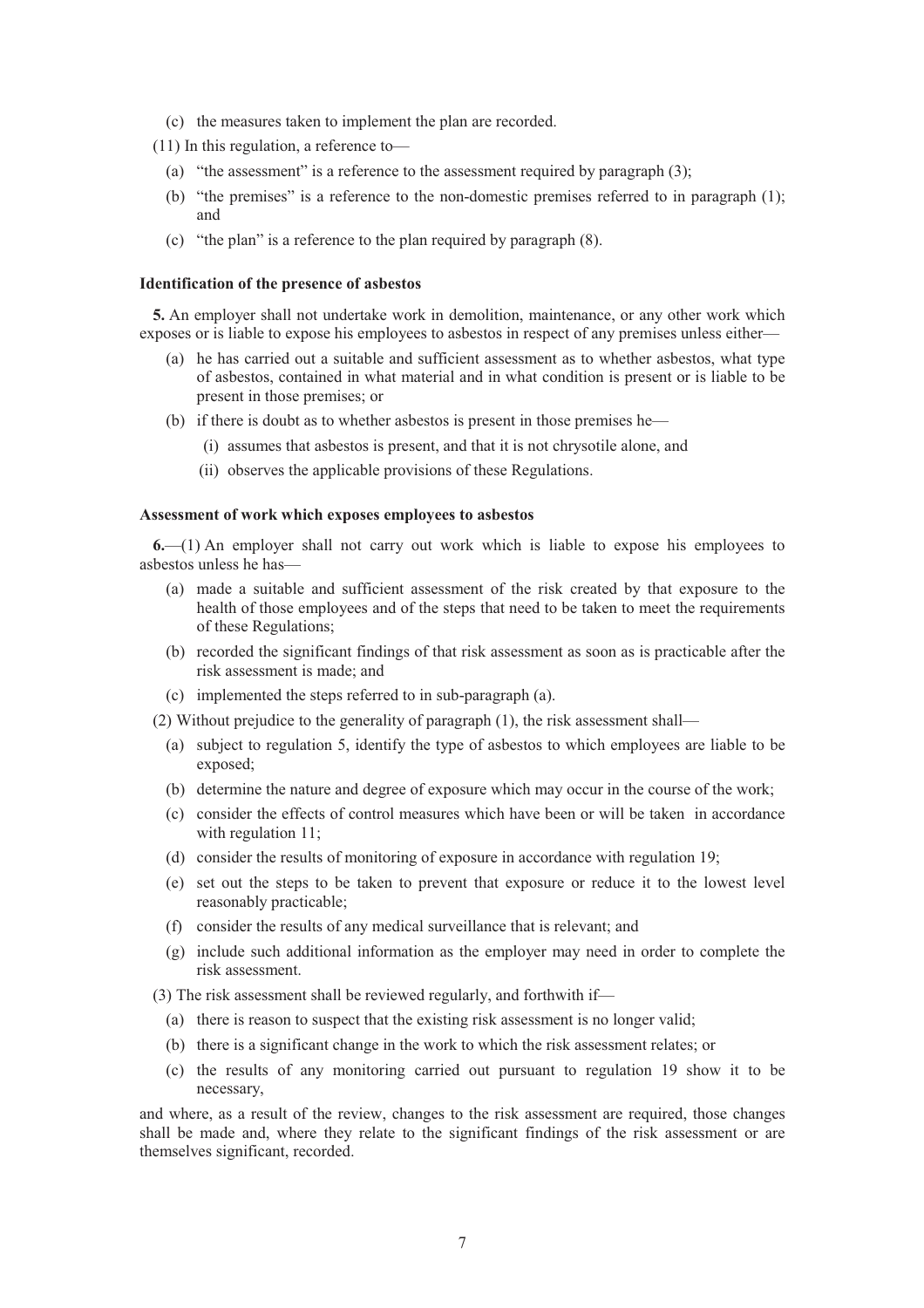(4) Where, in accordance with the requirement in paragraph (2)(b), the risk assessment has determined that the exposure of his employees to asbestos may exceed the control limit, the employer shall keep a copy of the significant findings of the risk assessment at those premises at which, and for such time as, the work to which that risk assessment relates is being carried out.

#### **Plans of work**

**7.**—(1) An employer shall not undertake any work with asbestos unless he has prepared a suitable written plan of work detailing how that work is to be carried out.

(2) The employer shall keep a copy of the plan of work at those premises at which the work to which the plan relates is being carried out for such time as that work continues.

(3) In cases of final demolition or major refurbishment of premises, the plan of work shall, so far as is reasonably practicable, and unless it would cause a greater risk to employees than if the asbestos had been left in place, specify that asbestos shall be removed before any other major works begin.

(4) The plan of work shall include in particular details of—

- (a) the nature and probable duration of the work;
- (b) the location of the place where the work is to be carried out;
- (c) the methods to be applied where the work involves the handling of asbestos or materials containing asbestos;
- (d) the characteristics of the equipment to be used for—
	- (i) protection and decontamination of those carrying out the work, and
	- (ii) protection of other persons on or near the worksite;
- (e) the measures which the employer intends to take in order to comply with the requirements of regulation 11; and
- (f) the measures which the employer intends to take in order to comply with the requirements of regulation 17.

(5) The employer shall ensure, so far as is reasonably practicable, that the work to which the plan of work relates is carried out in accordance with that plan and any subsequent written changes to it.

### **Licensing of work with asbestos**

**8.**—(1) Subject to regulation 3(2), an employer shall not undertake any work with asbestos unless he holds a licence granted under paragraph (2) of this regulation.

(2) The Executive may grant a licence for work with asbestos if it considers it appropriate to do so and—

- (a) the person who wishes the licence to be granted to him has made application for it on a form approved for the purposes of this regulation by the Executive; and
- (b) the application was made at least 28 days before the date from which the licence is to run, or such shorter period as the Executive may allow.

(3) A licence under this regulation—

- (a) shall come into operation on the date specified in the licence, and shall be valid for any period up to a maximum of three years that the Executive may specify in it; and
- (b) may be granted subject to such conditions as the Executive may consider appropriate.

(4) The Executive may vary the terms of a licence under this regulation if it considers it appropriate to do so and in particular may—

- (a) add further conditions and vary or omit existing ones; and
- (b) reduce the period for which the licence is valid or extend that period up to a maximum of three years from the date on which the licence first came into operation.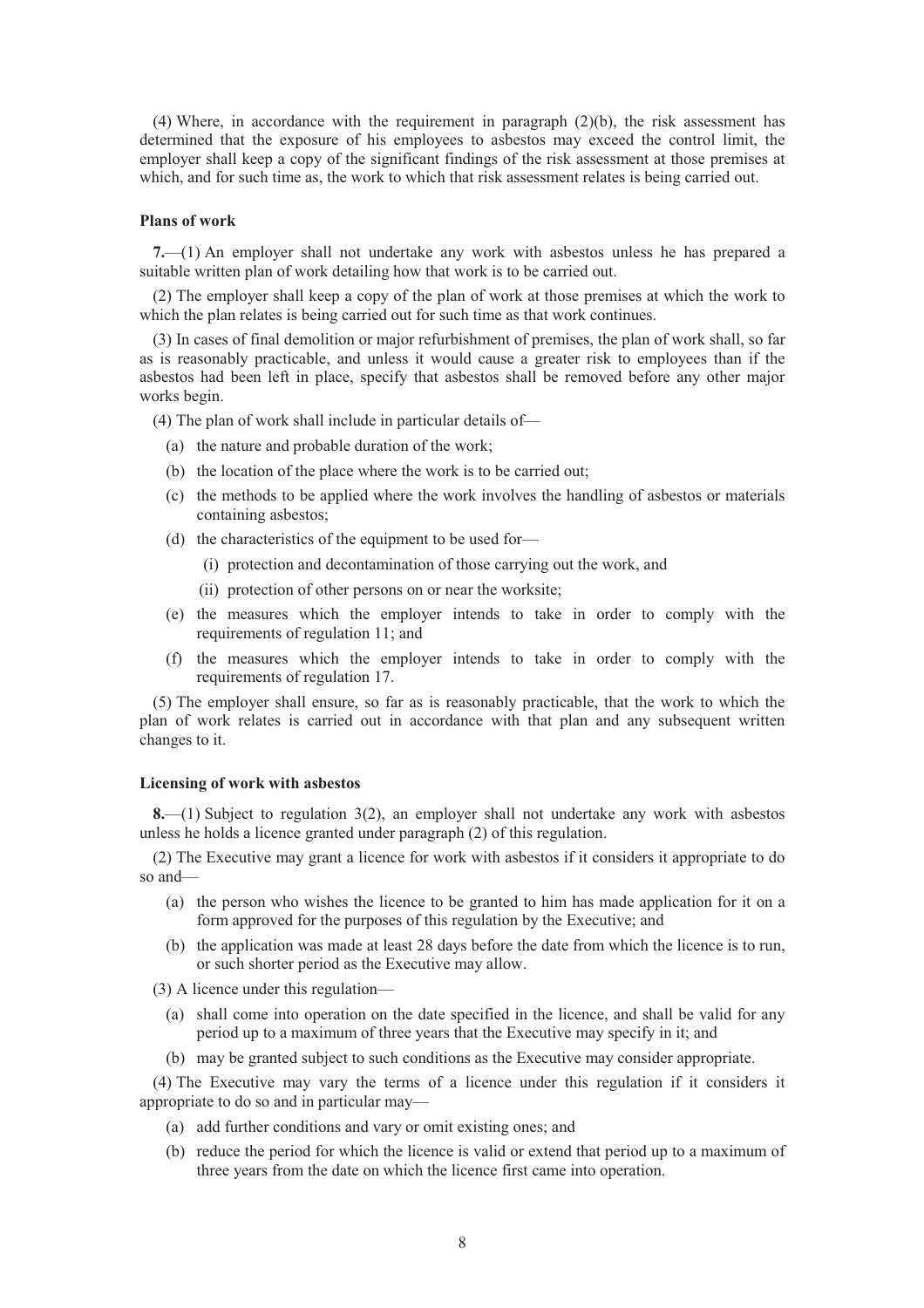(5) The Executive may revoke a licence under this regulation if it considers it appropriate to do so.

(6) The holder of a licence under this regulation shall return the licence to the Executive—

- (a) when required by the Executive for any amendment; or
- (b) following its revocation.

#### **Notification of work with asbestos**

**9.**—(1) Subject to regulation 3(2), an employer shall not undertake any work with asbestos unless he has notified the appropriate office of the enforcing authority in writing of the particulars specified in Schedule 1 at least 14 days before commencing that work or such shorter time before as the enforcing authority may agree.

(2) Where an employer has notified work in accordance with paragraph (1) and there is a material change in that work which might affect the particulars so notified (including the cessation of the work), the employer shall forthwith notify the appropriate office of the enforcing authority in writing of that change.

#### **Information, instruction and training**

**10.**—(1) Every employer shall ensure that adequate information, instruction and training is given to those of his employees—

- (a) who are or who are liable to be exposed to asbestos, or who supervise such employees, so that they are aware of—
	- (i) the properties of asbestos and its effects on health, including its interaction with smoking,
	- (ii) the types of products or materials likely to contain asbestos,
	- (iii) the operations which could result in asbestos exposure and the importance of preventive controls to minimise exposure,
	- (iv) safe work practices, control measures, and protective equipment,
	- (v) the purpose, choice, limitations, proper use and maintenance of respiratory protective equipment,
	- (vi) emergency procedures,
	- (vii) hygiene requirements,
	- (viii) decontamination procedures,
		- (ix) waste handling procedures,
		- (x) medical examination requirements, and
		- (xi) the control limit and the need for air monitoring,
		- in order to safeguard themselves and other employees; and
- (b) who carry out work in connection with the employer's duties under these Regulations, so that they can carry out that work effectively.
- (2) The information, instruction and training required by paragraph (1) shall be—
	- (a) given at regular intervals;
	- (b) adapted to take account of significant changes in the type of work carried out or methods of work used by the employer; and
	- (c) provided in a manner appropriate to the nature and degree of exposure identified by the risk assessment, and so that the employees are aware of—
		- (i) the significant findings of the risk assessment, and
		- (ii) the results of any air monitoring carried out with an explanation of the findings.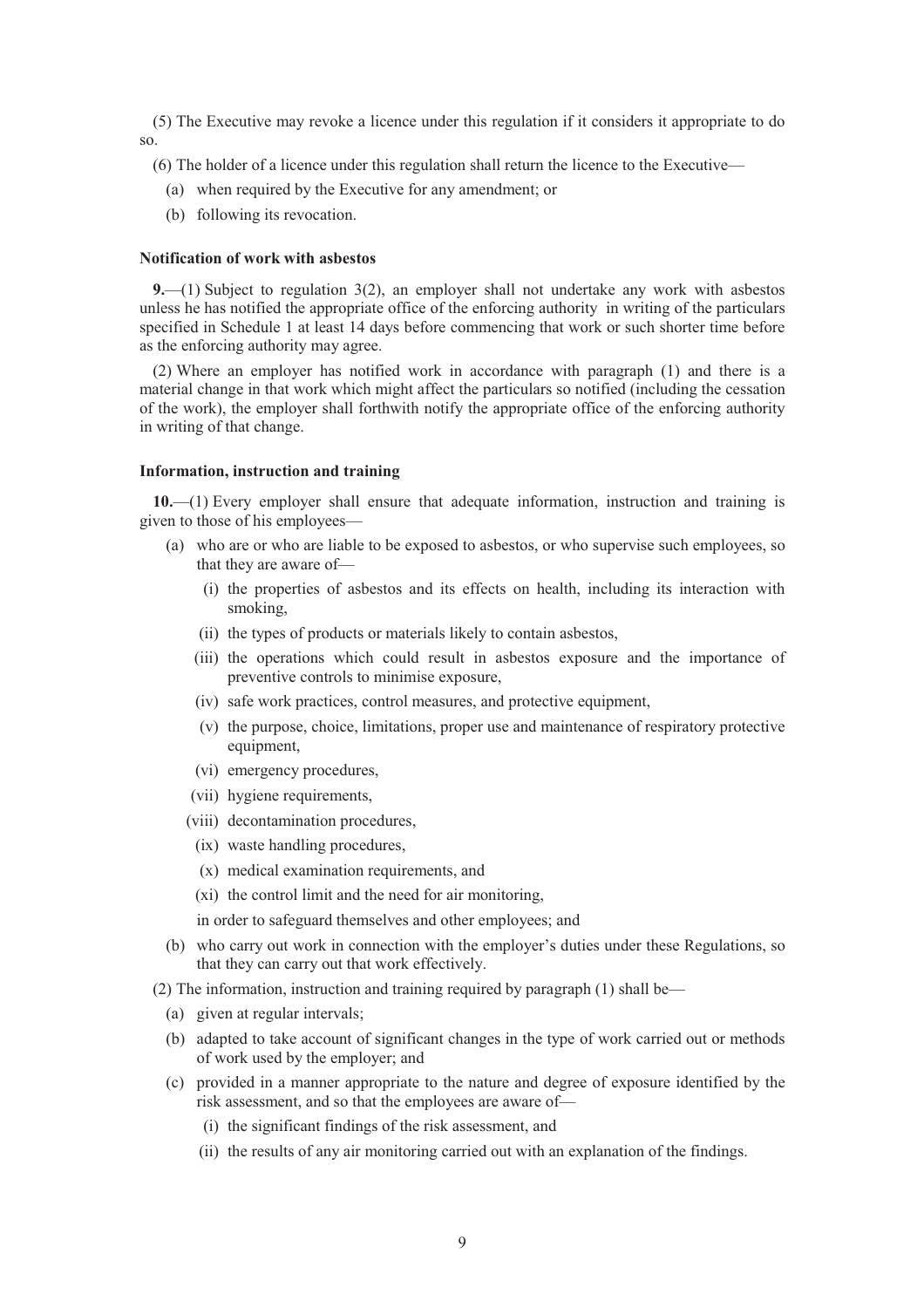#### **Prevention or reduction of exposure to asbestos**

**11.**—(1) Every employer shall—

- (a) prevent the exposure of his employees to asbestos so far as is reasonably practicable;
- (b) where it is not reasonably practicable to prevent such exposure—
	- (i) take the measures necessary to reduce the exposure of his employees to asbestos to the lowest level reasonably practicable by measures other than the use of respiratory protective equipment, and
	- (ii) ensure that the number of his employees who are exposed to asbestos at any one time is as low as is reasonably practicable.

(2) Where it is not reasonably practicable for the employer to prevent the exposure of his employees to asbestos in accordance with paragraph  $(1)(a)$ , the measures referred to in paragraph  $(1)(b)(i)$  shall include, in order of priority—

- (a) the design and use of appropriate work processes, systems and engineering controls and the provision and use of suitable work equipment and materials in order to avoid or minimise the release of asbestos; and
- (b) the control of exposure at source, including adequate ventilation systems and appropriate organisational measures,

and the employer shall so far as is reasonably practicable provide the employees concerned with suitable respiratory protective equipment in addition to the measures required by sub-paragraphs (a) and (b).

(3) Where it is not reasonably practicable to reduce the exposure of an employee to asbestos to below the control limit by the measures referred to in paragraph  $(1)(b)(i)$ , then, in addition to taking those measures, the employer shall provide that employee with suitable respiratory protective equipment which will reduce the concentration of asbestos in the air inhaled by the employee (after taking account of the effect of that respiratory protective equipment) to a concentration which is—

- (a) below the control limit; and
- (b) is as low as is reasonably practicable.

(4) Personal protective equipment provided by an employer in accordance with this regulation or with regulation 14(1) shall be suitable for its purpose and shall—

- (a) comply with any provision of the Personal Protective Equipment Regulations 2002(**a**) which is applicable to that item of personal protective equipment; or
- (b) in the case of respiratory protective equipment, where no provision referred to in subparagraph (a) applies, be of a type approved or shall conform to a standard approved, in either case, by the Executive.

(5) The employer shall—

- (a) ensure that no employee is exposed to asbestos in a concentration in the air inhaled by that worker which exceeds the control limit; or
- (b) if the control limit is exceeded—
	- (i) forthwith inform any employees concerned and their representatives and ensure that work does not continue in the affected area until adequate measures have been taken to reduce employees' exposure to asbestos to below the control limit,
	- (ii) as soon as is reasonably practicable identify the reasons for the control limit being exceeded and take the appropriate measures to prevent it being exceeded again, and
	- (iii) check the effectiveness of the measures taken pursuant to sub-paragraph (ii) by carrying out immediate air monitoring.

<sup>(</sup>**a**) S.I. 2002/1144.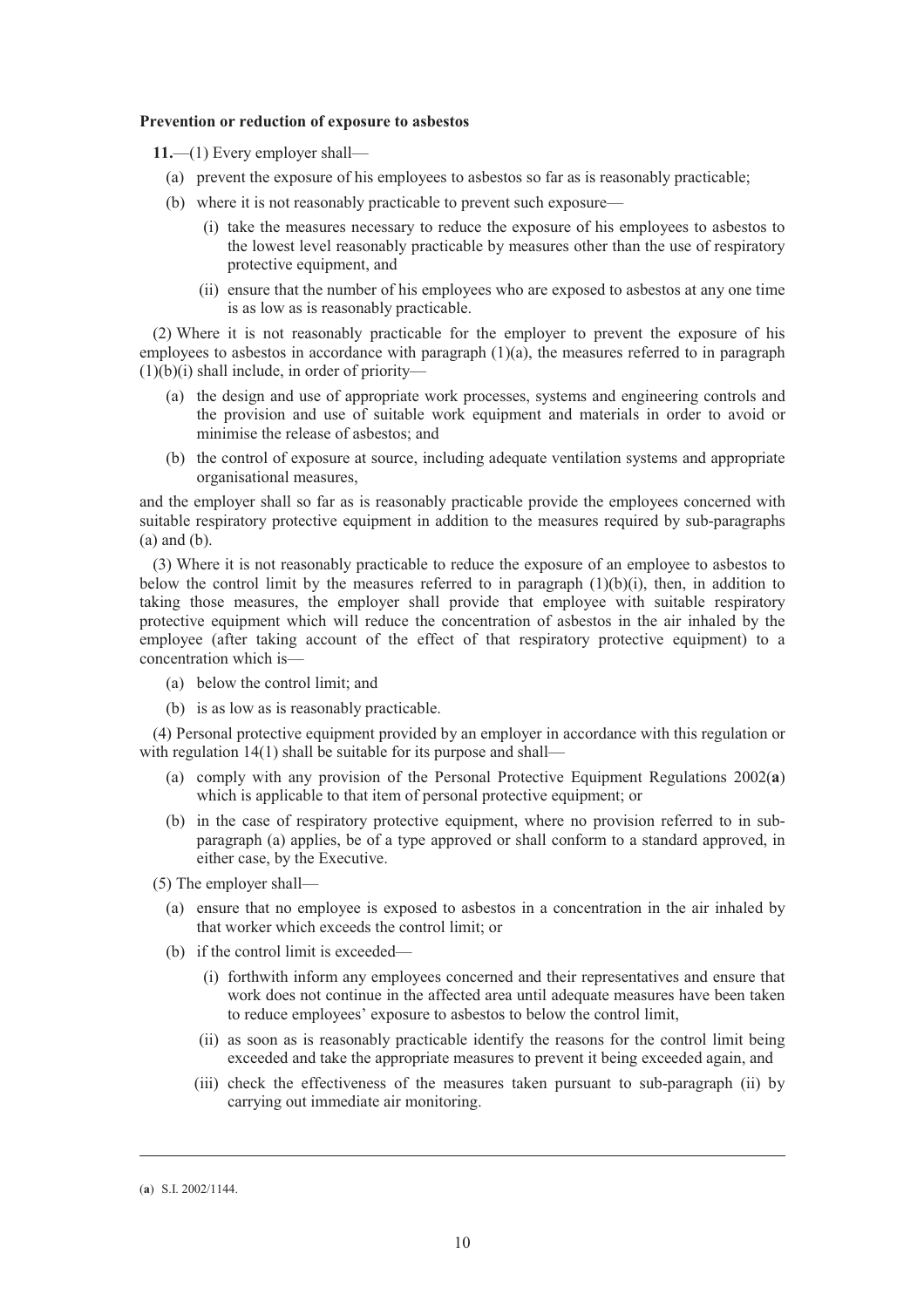#### **Use of control measures etc.**

**12.**—(1) Every employer who provides any control measure, other thing or facility pursuant to these Regulations shall take all reasonable steps to ensure that it is properly used or applied as the case may be.

(2) Every employee shall make full and proper use of any control measure, other thing or facility provided pursuant to these Regulations and, where relevant, shall—

- (a) take all reasonable steps to ensure that it is returned after use to any accommodation provided for it; and
- (b) if he discovers a defect therein report it forthwith to his employer.

#### **Maintenance of control measures etc.**

**13.**—(1) Every employer who provides any control measure to meet the requirements of these Regulations shall ensure that—

- (a) in the case of plant and equipment, including engineering controls and personal protective equipment, it is maintained in an efficient state, in efficient working order, in good repair and in a clean condition; and
- (b) in the case of provision of systems of work and supervision and of any other measure, it is reviewed at suitable intervals and revised if necessary.

(2) Where exhaust ventilation equipment or respiratory protective equipment (except disposable respiratory protective equipment) is provided to meet the requirements of these Regulations, the employer shall ensure that thorough examinations and tests of that equipment are carried out at suitable intervals by a competent person.

(3) Every employer shall keep a suitable record of the examinations and tests carried out in accordance with paragraph (2) and of repairs carried out as a result of those examinations and tests, and that record or a suitable summary thereof shall be kept available for at least 5 years from the date on which it was made.

#### **Provision and cleaning of protective clothing**

**14.**—(1) Every employer shall provide adequate and suitable protective clothing for such of his employees as are exposed or are liable to be exposed to asbestos, unless no significant quantity of asbestos is liable to be deposited on the clothes of the employee while he is at work.

(2) The employer shall ensure that protective clothing provided in pursuance of paragraph (1) is either disposed of as asbestos waste or adequately cleaned at suitable intervals.

(3) The cleaning required by paragraph (2) shall be carried out either on the premises where the exposure to asbestos has occurred, where those premises are suitably equipped for such cleaning, or in a suitably equipped laundry.

(4) The employer shall ensure that protective clothing which has been used and is to be removed from the premises referred to in paragraph (3) (whether for cleaning, further use or disposal) is packed, before being removed, in a suitable receptacle which shall be labelled in accordance with the provisions of Schedule 2 as if it were a product containing asbestos or, in the case of protective clothing intended for disposal as waste, in accordance with regulation 24(3).

(5) Where, as a result of the failure or improper use of the protective clothing provided in pursuance of paragraph (1), a significant quantity of asbestos is deposited on the personal clothing of an employee, then for the purposes of paragraphs (2), (3) and (4) that personal clothing shall be treated as if it were protective clothing.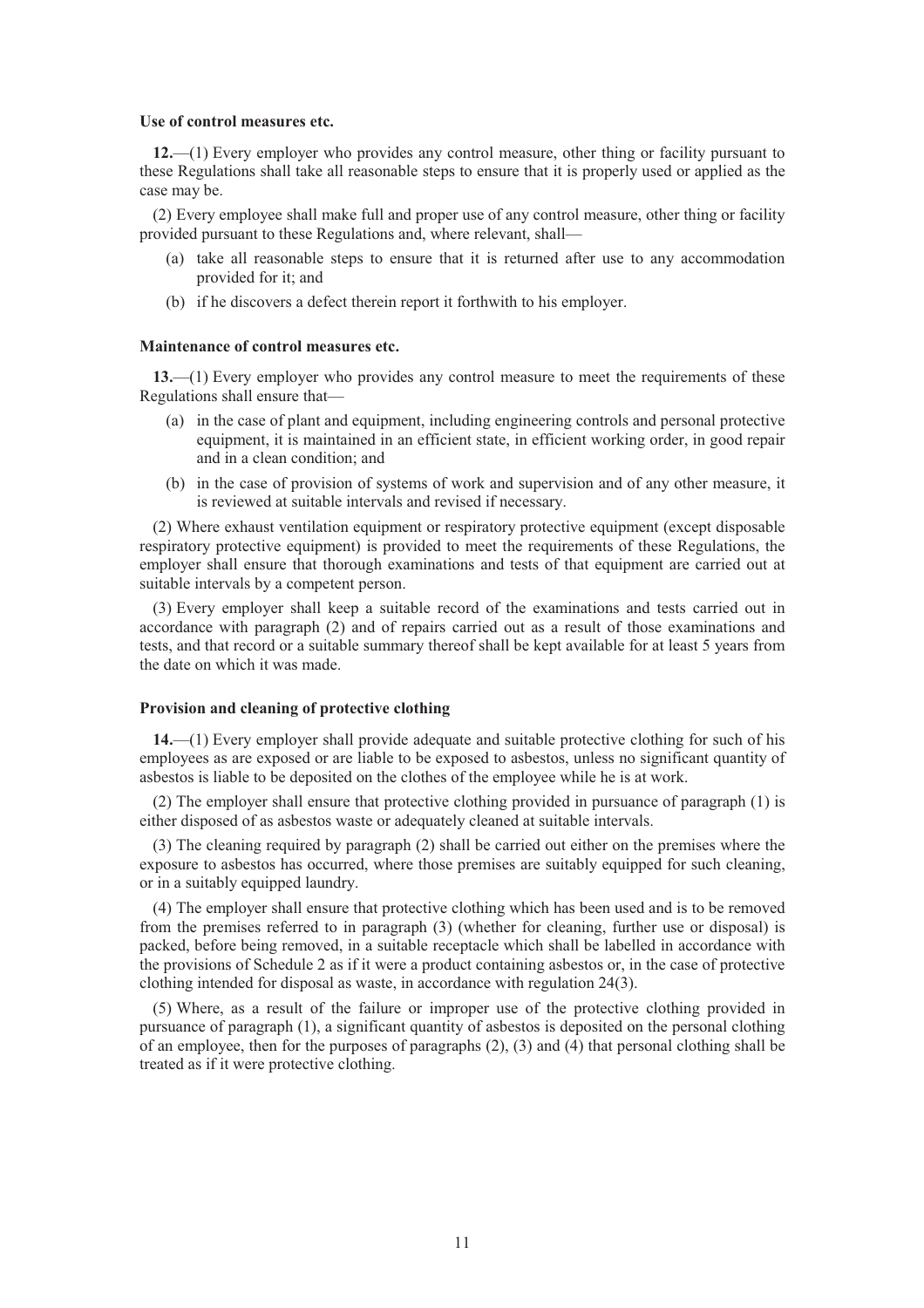#### **Arrangements to deal with accidents, incidents and emergencies**

**15.**—(1) Subject to regulation 3(2) and to paragraph (3) of this regulation, and without prejudice to the relevant provisions of the Management of Health and Safety at Work Regulations 1999(**a**), in order to protect the health of his employees from an accident, incident or emergency related to the use of asbestos in a work process or to the removal or repair of asbestos-containing materials at the workplace, the employer shall ensure that—

- (a) procedures, including the provision of relevant safety drills (which shall be tested at regular intervals), have been prepared which can be put into effect when such an event occurs;
- (b) information on emergency arrangements, including—
	- (i) details of relevant work hazards and hazard identification arrangements, and

(ii) specific hazards likely to arise at the time of an accident, incident or emergency,

is available; and

(c) suitable warning and other communication systems are established to enable an appropriate response, including remedial actions and rescue operations, to be made immediately when such an event occurs.

(2) The employer shall ensure that information on the procedure and systems required by paragraph  $(1)(a)$  and  $(c)$  and the information required by paragraph  $(1)(b)$  is—

- (a) made available to the relevant accident and emergency services to enable those services, whether internal or external to the workplace, to prepare their own response procedures and precautionary measures; and
- (b) displayed at the workplace, if this is appropriate.

(3) Paragraph (1) shall not apply where—

- (a) the results of the risk assessment show that, because of the quantity of asbestos present at the workplace, there is only a slight risk to the health of employees; and
- (b) the measures taken by the employer to comply with the duty under regulation 11(1) are sufficient to control that risk.

(4) In the event of an accident, incident or emergency related to the unplanned release of asbestos at the workplace, the employer shall ensure that—

- (a) immediate steps are taken to—
	- (i) mitigate the effects of the event,
	- (ii) restore the situation to normal, and
	- (iii) inform any person who may be affected; and
- (b) only those persons who are responsible for the carrying out of repairs and other necessary work are permitted in the affected area and they are provided with—
	- (i) appropriate respiratory protective equipment and protective clothing, and
	- (ii) any necessary specialised safety equipment and plant,

which shall be used until the situation is restored to normal.

#### **Duty to prevent or reduce the spread of asbestos**

**16.** Every employer shall prevent or, where this is not reasonably practicable, reduce to the lowest level reasonably practicable the spread of asbestos from any place where work under his control is carried out.

<sup>(</sup>**a**) S.I. 1999/3242, as amended by S.I. 2003/2457 and S.I. 2006/438.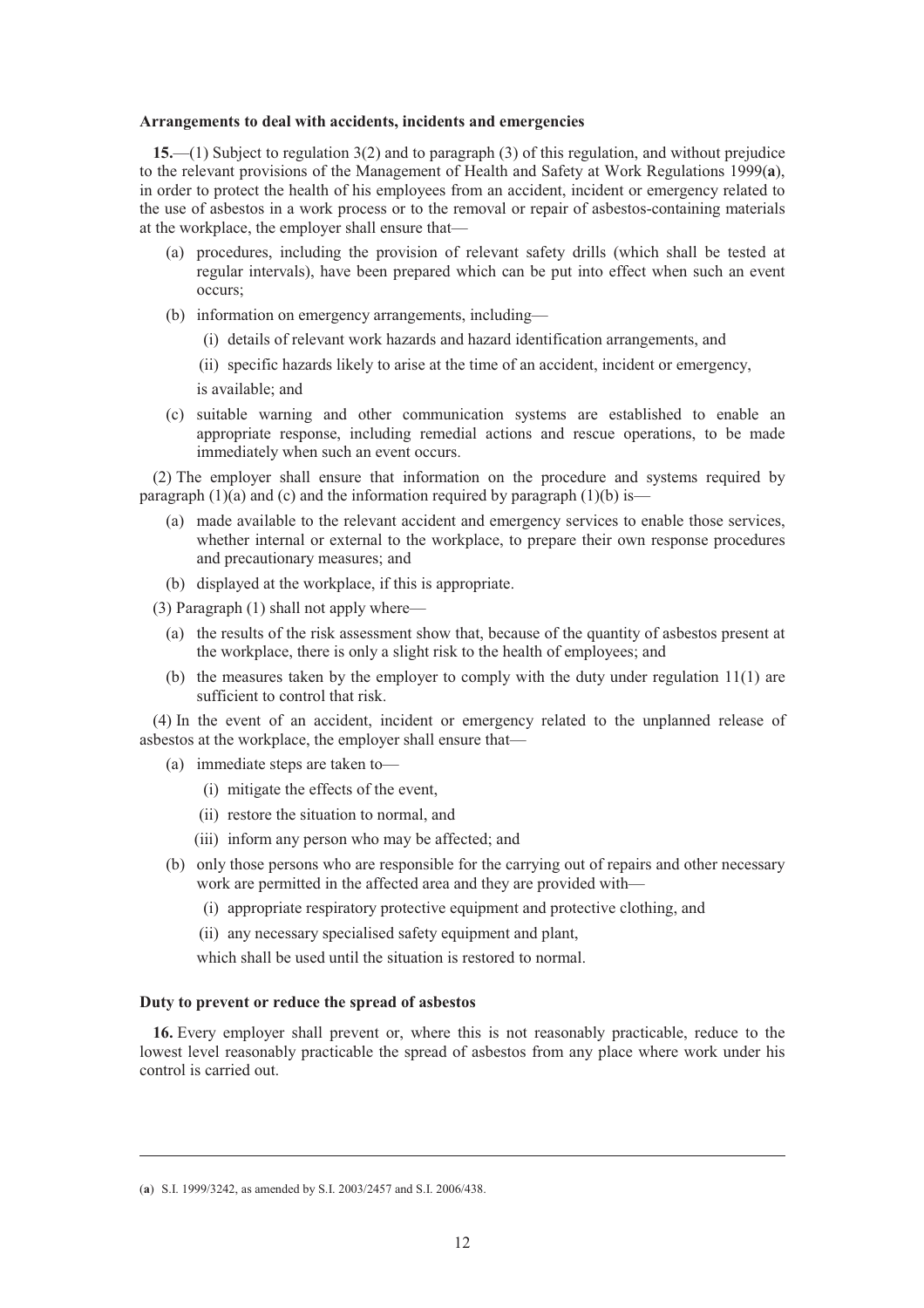#### **Cleanliness of premises and plant**

**17.** Every employer who undertakes work which exposes or is liable to expose his employees to asbestos shall ensure that—

- (a) the premises, or those parts of the premises where that work is carried out, and the plant used in connection with that work are kept in a clean state; and
- (b) where such work has been completed, the premises, or those parts of the premises where the work was carried out, are thoroughly cleaned.

#### **Designated Areas**

**18.**—(1) Every employer shall ensure that any area in which work under his control is carried out is designated as—

- (a) an asbestos area, subject to regulation 3(2), where any employee would be liable to be exposed to asbestos in that area;
- (b) a respirator zone where the concentration of asbestos fibres in the air in that area would exceed or would be liable to exceed the control limit.

(2) Asbestos areas and respirator zones shall be clearly and separately demarcated and identified by notices indicating—

- (a) that the area is an asbestos area or a respirator zone or both, as the case may be; and
- (b) in the case of a respirator zone, that the exposure of an employee who enters it is liable to exceed the control limit and that respiratory protective equipment must be worn.

(3) The employer shall not permit any employee, other than an employee who by reason of his work is required to be in an area designated as an asbestos area or a respirator zone, to enter or remain in any such area and only employees who are so permitted shall enter or remain in any such area.

(4) Every employer shall ensure that only competent employees shall—

- (a) enter a respirator zone; and
- (b) supervise any employees who enter a respirator zone,

and for the purposes of this paragraph a competent employee means an employee who has received adequate information, instruction and training.

(5) Every employer shall ensure that—

- (a) his employees do not eat, drink or smoke in an area designated as an asbestos area or a respirator zone; and
- (b) arrangements are made for such employees to eat or drink in some other place.

#### **Air Monitoring**

**19.**—(1) Subject to paragraph (2), every employer shall monitor the exposure of his employees to asbestos by measurement of asbestos fibres present in the air—

- (a) at regular intervals; and
- (b) when a change occurs which may affect that exposure.

(2) Paragraph (1) shall not apply where—

- (a) the exposure of an employee is not liable to exceed the control limit; or
- (b) the employer is able to demonstrate by another method of evaluation that the requirements of regulation 11(1) and (5) have been complied with.

(3) The employer shall keep a suitable record of—

- (a) monitoring carried out in accordance with paragraph (1); or
- (b) where he decides that monitoring is not required because paragraph 2(b) applies, the reason for that decision.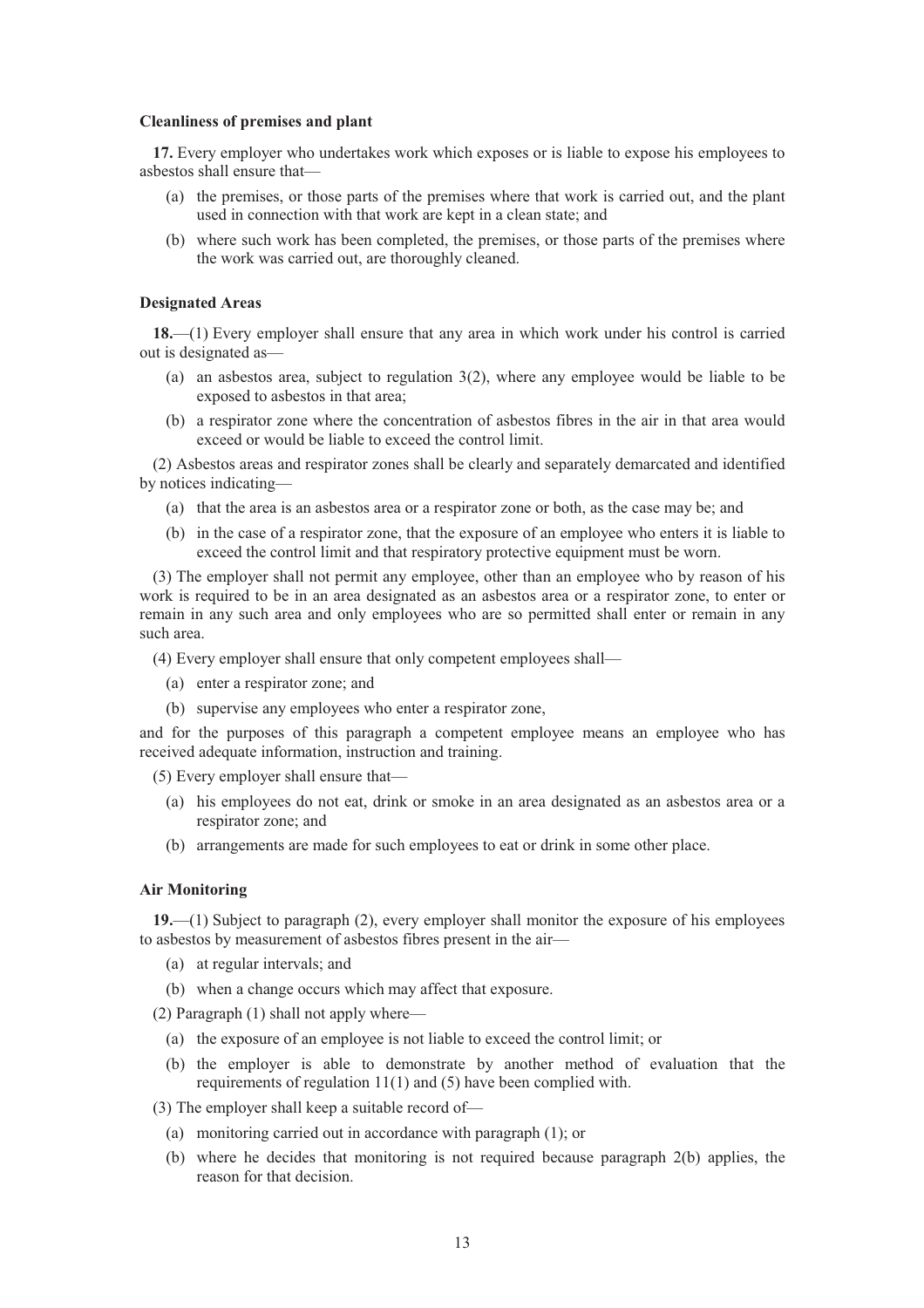- (4) The record required by paragraph (3), or a suitable summary thereof, shall be kept—
	- (a) in a case where exposure is such that a health record is required to be kept under regulation 22 for at least 40 years; or
	- (b) in any other case, for at least 5 years,

from the date of the last entry made in it.

- (5) In relation to the record required by paragraph (3), the employer shall—
	- (a) on reasonable notice being given, allow an employee access to his personal monitoring record;
	- (b) provide the Executive with copies of such monitoring records as the Executive may require; and
	- (c) if he ceases to trade, notify the Executive forthwith in writing and make available to the Executive all monitoring records kept by him.

#### **Standards for air testing and site clearance certification**

**20.**—(1) In paragraph (4) "site clearance certificate for reoccupation" means a certificate issued to confirm that premises or parts of premises where work with asbestos has been carried out have been thoroughly cleaned upon completion of that work in accordance with regulation 17(b).

(2) Every employer who carries out any measurement of the concentration of asbestos fibres present in the air shall ensure that he meets criteria equivalent to those set out in the paragraphs of ISO 17025 which cover organisation, quality systems, control of records, personnel, accommodation and environmental conditions, test and calibration methods, method validation, equipment, handling of test and calibration items, and reporting results.

(3) Every employer who requests a person to carry out any measurement of the concentration of asbestos fibres present in the air shall ensure that that person is accredited by an appropriate body as competent to perform work in compliance with ISO 17025.

(4) Every employer who requests a person to assess whether premises or parts of premises where work with asbestos has been carried out have been thoroughly cleaned upon completion of that work and are suitable for reoccupation such that a site clearance certificate for reoccupation can be issued shall ensure that that person is accredited by an appropriate body as competent to perform work in compliance with the paragraphs of ISO 17020 and ISO 17025 which cover organisation, quality systems, control of records, personnel, accommodation and environmental conditions, test and calibration methods, method validation, equipment, handling of test and calibration items, and reporting results.

(5) Paragraphs (2) and (3) shall not apply to work carried out in a laboratory for the purposes only of research.

#### **Standards for analysis**

**21.**—(1) Every employer who analyses a sample of any material to determine whether it contains asbestos shall ensure that he meets criteria equivalent to those set out in the paragraphs of ISO 17025 which cover organisation, quality systems, control of records, personnel, accommodation and environmental conditions, test and calibration methods, method validation, equipment, handling of test and calibration items, and reporting results.

(2) Every employer who requests a person to analyse a sample of any material taken to determine whether it contains asbestos shall ensure that that person is accredited by an appropriate body as competent to perform work in compliance with ISO 17025.

(3) Paragraphs (1) and (2) shall not apply to work carried out in a laboratory for the purposes only of research.

#### **Health records and medical surveillance**

**22.**—(1) Subject to regulation 3(2), every employer shall ensure that—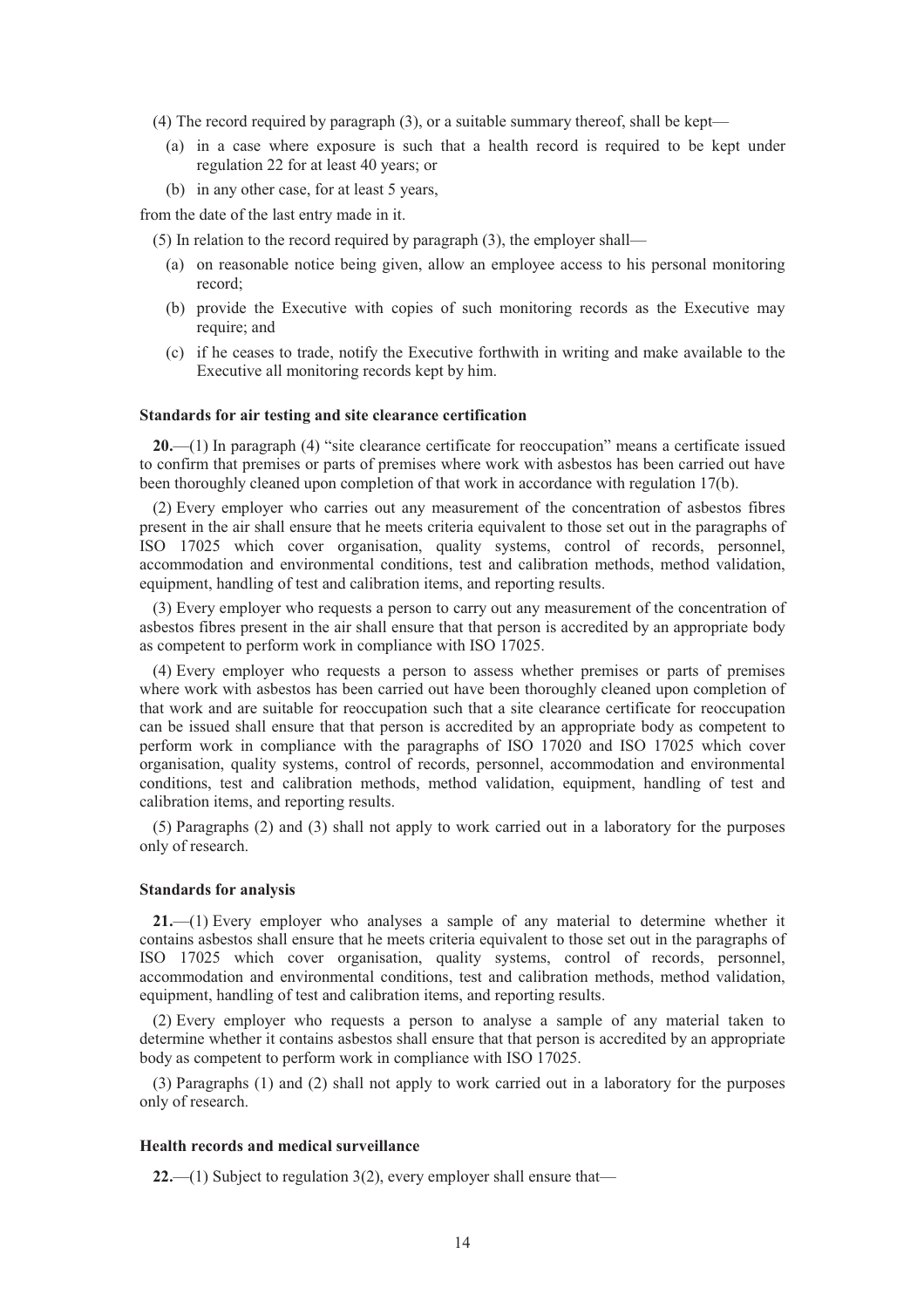- (a) a health record, containing particulars approved by the Executive, relating to each of his employees who is exposed to asbestos is maintained; and
- (b) that record or a copy thereof is kept available in a suitable form for at least 40 years from the date of the last entry made in it.

(2) Subject to regulation 3(2), every employer shall ensure that each of his employees who is exposed to asbestos is under adequate medical surveillance by a relevant doctor.

(3) The medical surveillance required by paragraph (2) shall include—

- (a) a medical examination not more than 2 years before the beginning of such exposure; and
- (b) periodic medical examinations at intervals of not more than 2 years or such shorter time as the relevant doctor may require while such exposure continues,

and each such medical examination shall include a specific examination of the chest.

(4) Where an employee has been examined in accordance with paragraph (3), the relevant doctor shall issue a certificate to the employer and employee stating—

- (a) that the employee has been so examined; and
- (b) the date of the examination,

and the employer shall keep that certificate or a copy thereof for at least 4 years from the date on which it was issued.

(5) An employee to whom this regulation applies shall, when required by his employer and at the cost of the employer, present himself during his working hours for such examination and tests as may be required for the purposes of paragraph (3) and shall furnish the relevant doctor with such information concerning his health as the relevant doctor may reasonably require.

(6) Where, for the purpose of carrying out his functions under these Regulations, a relevant doctor requires to inspect any record kept for the purposes of these Regulations, the employer shall permit him to do so.

(7) Where medical surveillance is carried out on the premises of the employer, the employer shall ensure that suitable facilities are made available for the purpose.

(8) The employer shall—

- (a) on reasonable notice being given, allow an employee access to his personal health record;
- (b) provide the Executive with copies of such personal health records as the Executive may require; and
- (c) if he ceases to trade, notify the Executive forthwith in writing and make available to the Executive all personal health records kept by him.

(9) Where, as a result of medical surveillance, an employee is found to have an identifiable disease or adverse health effect which is considered by a relevant doctor to be the result of exposure to asbestos at work the employer of that employee shall—

- (a) ensure that a suitable person informs the employee accordingly and provides the employee with information and advice regarding further medical surveillance;
- (b) review the risk assessment;
- (c) review any measure taken to comply with regulation 11 taking into account any advice given by a relevant doctor or by the Executive;
- (d) consider assigning the employee to alternative work where there is no risk of further exposure to asbestos, taking into account any advice given by a relevant doctor; and
- (e) provide for a review of the health of every other employee who has been similarly exposed, including a medical examination (which shall include a specific examination of the chest) where such an examination is recommended by a relevant doctor or by the Executive.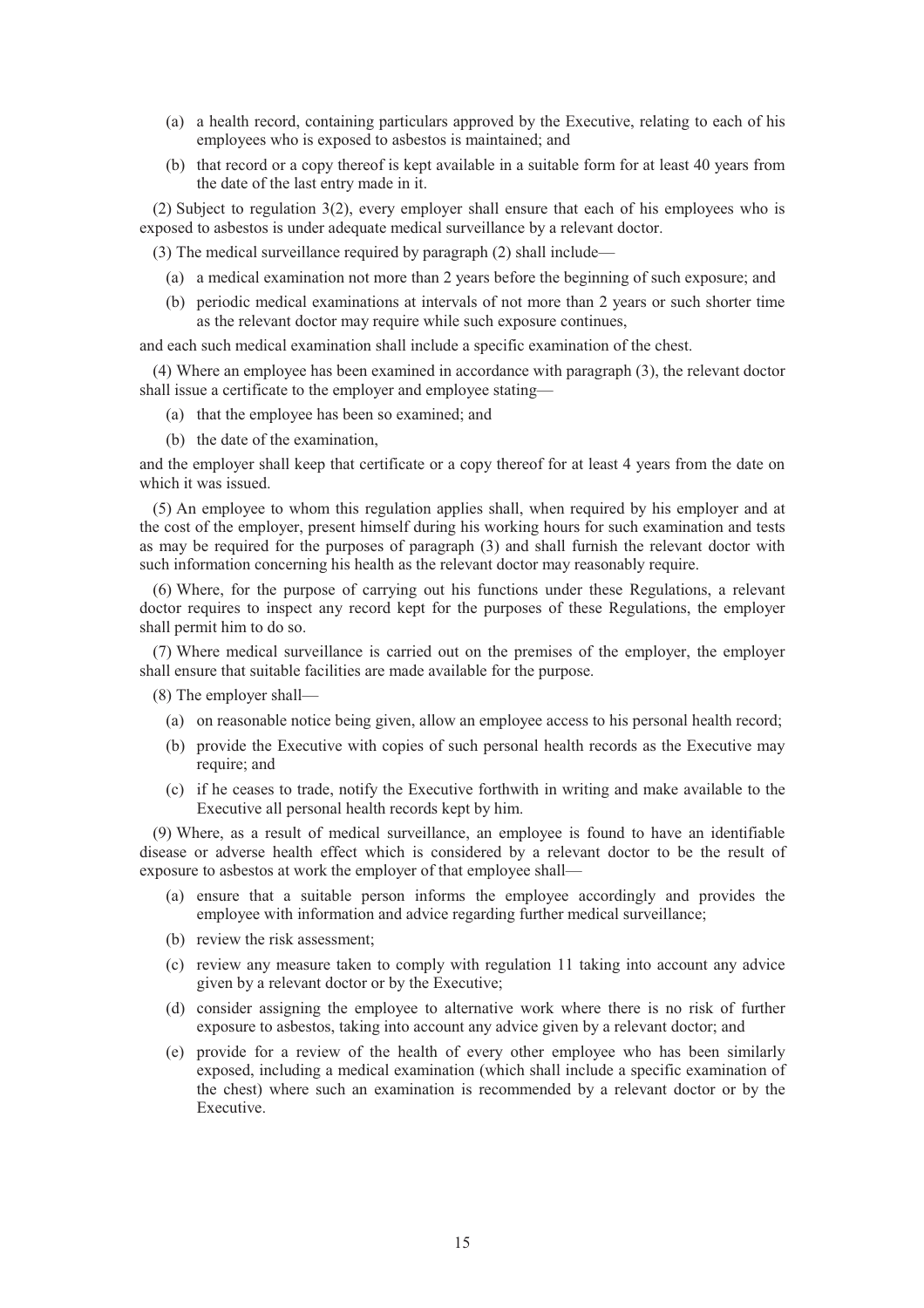#### **Washing and changing facilities**

**23.**—(1) Every employer shall ensure that, for any of his employees who is exposed or liable to be exposed to asbestos, there be provided—

- (a) adequate washing and changing facilities;
- (b) where he is required to provide protective clothing, adequate facilities for the storage of—
	- (i) that protective clothing, and
	- (ii) personal clothing not worn during working hours; and
- (c) where he is required to provide respiratory protective equipment, adequate facilities for the storage of that equipment.
- (2) The facilities provided under paragraph (1) for the storage of—
	- (a) personal protective clothing;
	- (b) personal clothing not worn during working hours; and
	- (c) respiratory protective equipment,

shall be separate from each other.

### **Storage, distribution and labelling of raw asbestos and asbestos waste**

**24.**—(1) Every employer who undertakes work with asbestos shall ensure that raw asbestos or waste which contains asbestos is not—

- (a) stored;
- (b) received into or despatched from any place of work; or
- (c) distributed within any place of work, except in a totally enclosed distribution system,

unless it is in a sealed receptacle or, where more appropriate, sealed wrapping, clearly marked in accordance with paragraphs (2) and (3) showing that it contains asbestos.

(2) Raw asbestos shall be labelled in accordance with the provisions of Schedule 2.

(3) Waste containing asbestos shall be labelled—

- (a) where the Carriage of Dangerous Goods and Use of Transportable Pressure Equipment Regulations 2004(**a**) apply, in accordance with those Regulations; and
- (b) in any other case in accordance with the provisions of Schedule 2.

# PART 3

### PROHIBITIONS AND RELATED PROVISIONS

#### **Interpretation of prohibitions**

**25.**—(1) In this Part —

-

"asbestos cement" means a material which is predominantly a mixture of cement and chrysotile and which when in a dry state absorbs less than 30% water by weight;

"asbestos spraying" means the application by spraying of any material containing asbestos to form a continuous surface coating;

"extraction of asbestos" means the extraction by mining or otherwise of asbestos as the primary product of such extraction, but shall not include extraction which produces asbestos as a by-product of the primary activity of extraction;

<sup>(</sup>**a**) S.I. 2004/568, as amended by S.I. 2005/1732.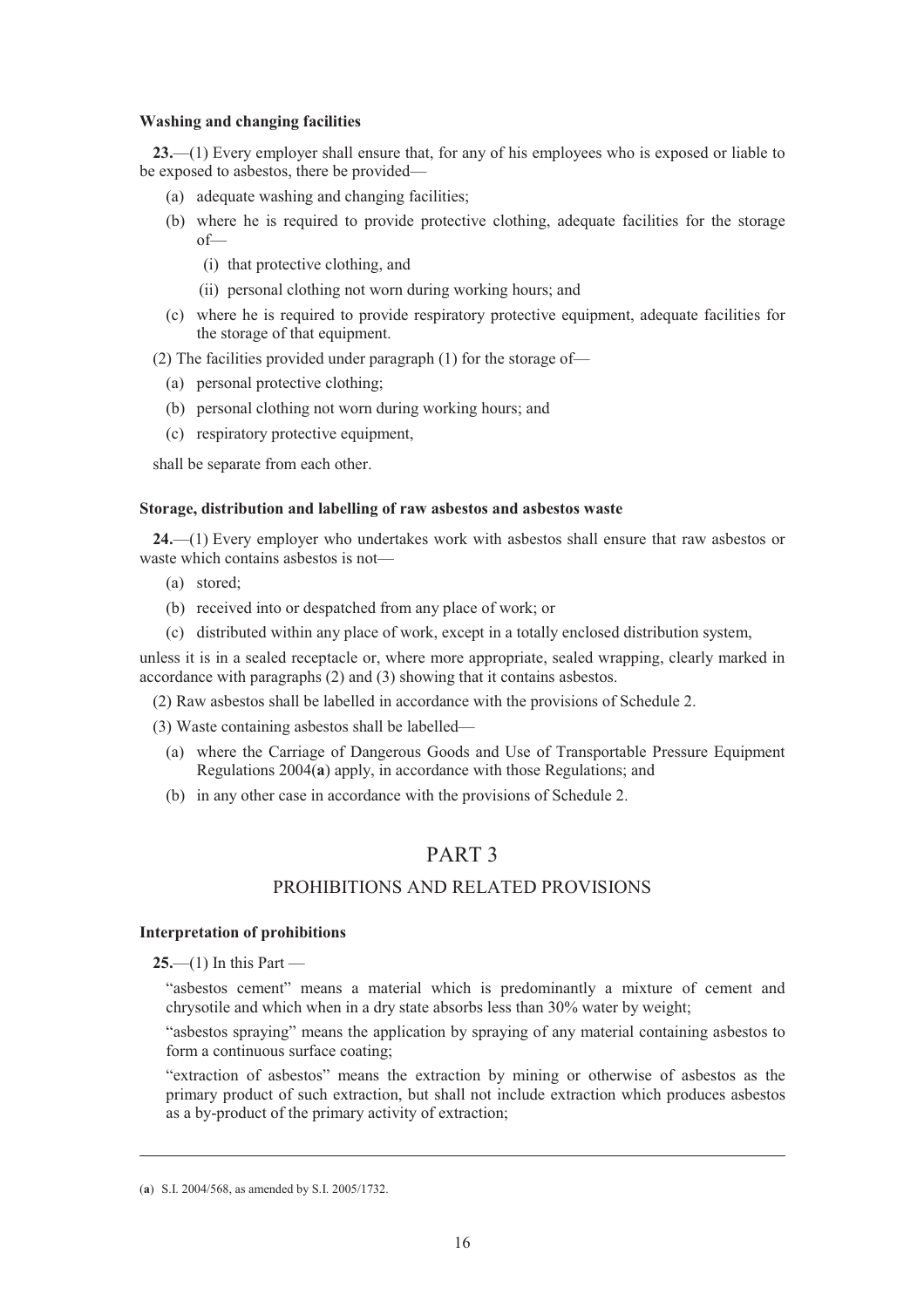"supply" means supply by way of sale, lease, hire, hire-purchase, loan, gift or exchange for a consideration other than money, whether (in all cases) as principal or as agent for another; and "use" in relation to asbestos or any product to which asbestos has intentionally been added means—

- (a) putting asbestos or any product to which asbestos has intentionally been added to use for the first time; or
- (b) putting asbestos or any product to which asbestos has intentionally been added which has been in use before to a new use.

(2) Any prohibition imposed on any person by this Part shall apply only to acts done in the course of a trade, business or other undertaking (whether for profit or not) carried on by him.

(3) Any prohibition imposed by this Part on the importation into the United Kingdom, or on the supply or use of asbestos shall not apply to the importation, supply or use of asbestos solely for the purposes of research, development or analysis.

(4) Where in this Part it is stated that asbestos has intentionally been added to a product or is intentionally added, it will be presumed where—

- (a) asbestos is present in any product; and
- (b) asbestos is not a naturally occurring impurity of that product, or of any component or constituent thereof,

that the asbestos has intentionally been added or is intentionally added, as the case may be, subject to evidence to the contrary being adduced in any proceedings.

#### **Prohibitions of exposure to asbestos**

**26.**—(1) No person shall undertake asbestos spraying or working procedures that involve using low-density (less than  $1g/cm<sup>3</sup>$ ) insulating or soundproofing materials which contain asbestos.

(2) Every employer shall ensure that no employees are exposed to asbestos during the extraction of asbestos.

(3) Every employer shall ensure that no employees are exposed to asbestos during the manufacture of asbestos products or of products containing intentionally added asbestos.

(4) In the case of chrysotile only, the prohibition in paragraph (3) is subject to the exception in paragraph 2 of Schedule 3.

#### **Prohibition of the importation of asbestos**

**27.**—(1) Subject to paragraph (2), the importation into the United Kingdom of asbestos or of any product to which asbestos has intentionally been added is prohibited and any contravention of this paragraph shall be punishable under the Customs and Excise Management Act 1979(**a**) and not as a contravention of a health and safety regulation.

(2) In the case of chrysotile only, the prohibition in paragraph (1) is subject to the exceptions in paragraphs 1, 2 and 3 of Schedule 3.

#### **Prohibition of the supply of asbestos**

**28.**—(1) Subject to paragraphs (2) and (3), no person shall supply, other than solely for the purpose of disposal, asbestos or any product to which asbestos has intentionally been added.

(2) In the case of chrysotile only, the prohibition in paragraph (1) shall not apply where the asbestos or the product was in use before 24th November 1999, except in the case of a product to which asbestos has intentionally been added of which the supply was prohibited by regulation 7 of

<sup>(</sup>**a**) 1979 c.2.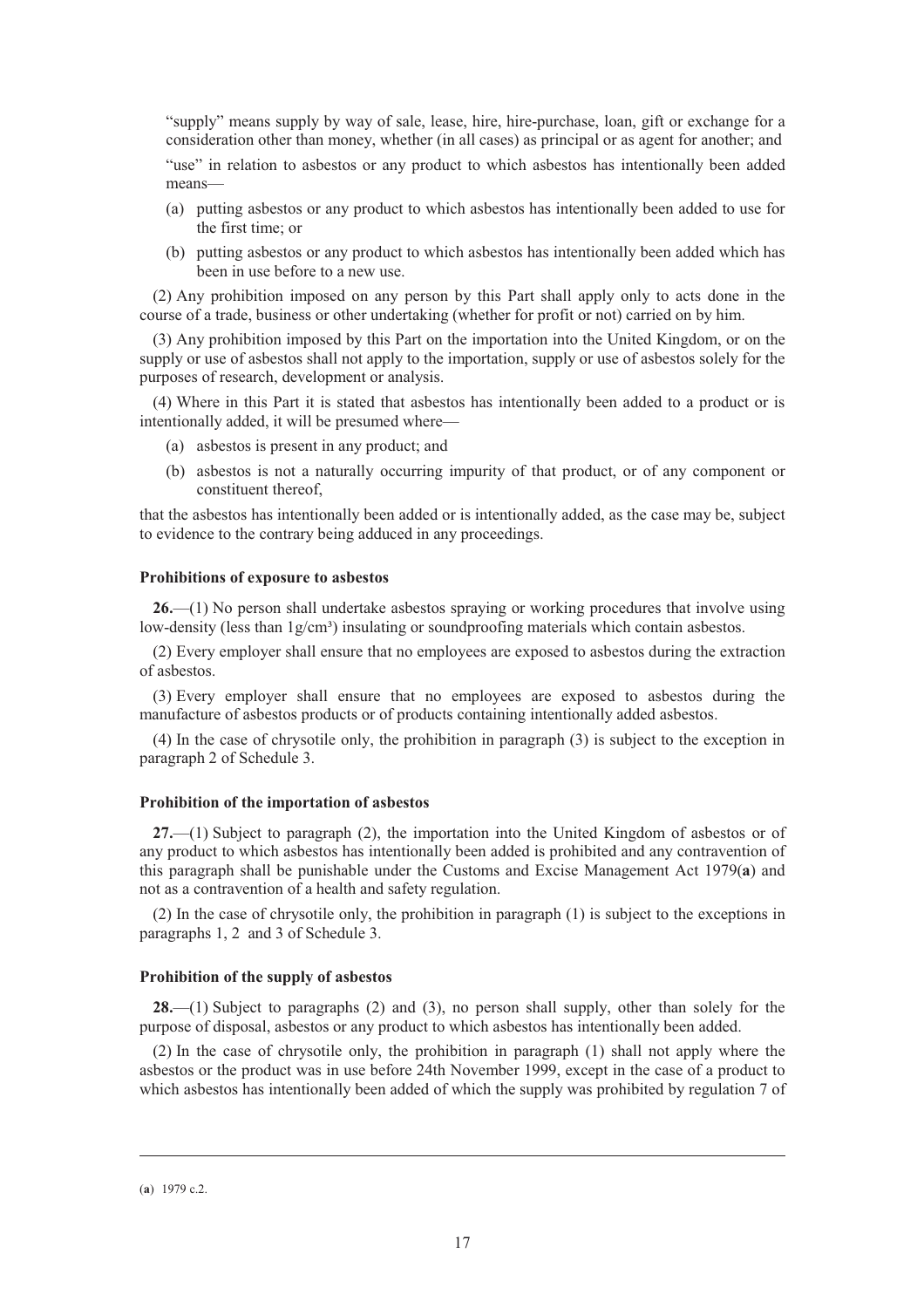the Asbestos (Prohibitions) Regulations 1992(**a**) as in force immediately before 24th November 1999.

(3) In the case of chrysotile only, the prohibition in paragraph (1) is subject to the exceptions in paragraphs 1 and 2 of Schedule 3.

#### **Prohibition of the use of asbestos**

**29.**—(1) Subject to paragraphs (2) to (6), no person shall use, except in the course of any activity in connection with its disposal, asbestos or any product to which asbestos has intentionally been added.

(2) In the case of products containing crocidolite or asbestos grunerite (amosite), the prohibition in paragraph (1) shall not apply where the product was in use before 1st January 1986.

(3) In the case of products containing any other form of asbestos than crocidolite or asbestos grunerite (amosite), but excepting chrysotile, the prohibition in paragraph (1) shall not apply where the product was in use before 1st January 1993.

(4) In the case of chrysotile only, the prohibition in paragraph (1) shall not apply where the asbestos or product was in use before 24th November 1999, except in the case of a product containing chrysotile of which the supply was prohibited by regulation 7 of the Asbestos (Prohibitions) Regulations 1992 as in force immediately before 24th November 1999.

(5) Notwithstanding paragraph (4), no person shall use, except in the course of any activity in connection with its disposal,—

- (a) asbestos cement;
- (b) any board, panel or tile, all or part of which has been painted with paint containing chrysotile; or
- (c) any board, panel or tile, all or part of which has been covered in a textured finishing plaster used for decorative purposes and containing chrysotile,

unless it is installed in or forms part of any premises or plant and, before 24th November 1999, it was installed in or formed part of those same premises or plant.

(6) In the case of chrysotile only, the prohibition in paragraph (1) is subject to the exceptions in paragraphs 1 and 2 of Schedule 3.

#### **Labelling of products containing asbestos**

**30.**—(1) Subject to paragraph (2), a person shall not supply under an exception in Schedule 3 or an exemption granted pursuant to regulation 32 or regulation 33 a product which contains asbestos unless that product is labelled in accordance with the provisions of Schedule 2.

(2) Where a component of a product contains asbestos, it shall be sufficient compliance with this regulation if that component is labelled in accordance with the provisions of Schedule 2 except that where the size of that component makes it impossible for a label to be fixed to it neither that component nor the product need be labelled.

#### **Additional provisions in the case of exceptions and exemptions**

**31.**—(1) Where under an exception in Schedule 3 or an exemption granted pursuant to regulation 32 or regulation 33 asbestos is used in a work process or is produced by a work process, the employer shall ensure that the quantity of asbestos and materials containing asbestos at the premises where the work is carried out is reduced to as low a level as is reasonably practicable.

(2) Subject to paragraph (3), where under an exception in Schedule 3 or an exemption granted pursuant to regulation 32 or regulation 33 a manufacturing process which gives rise to asbestos dust is carried out in a building, the employer shall ensure that any part of the building in which the process is carried out is—

<sup>(</sup>**a**) S.I. 1992/3067, as amended by S.I. 1999/2373.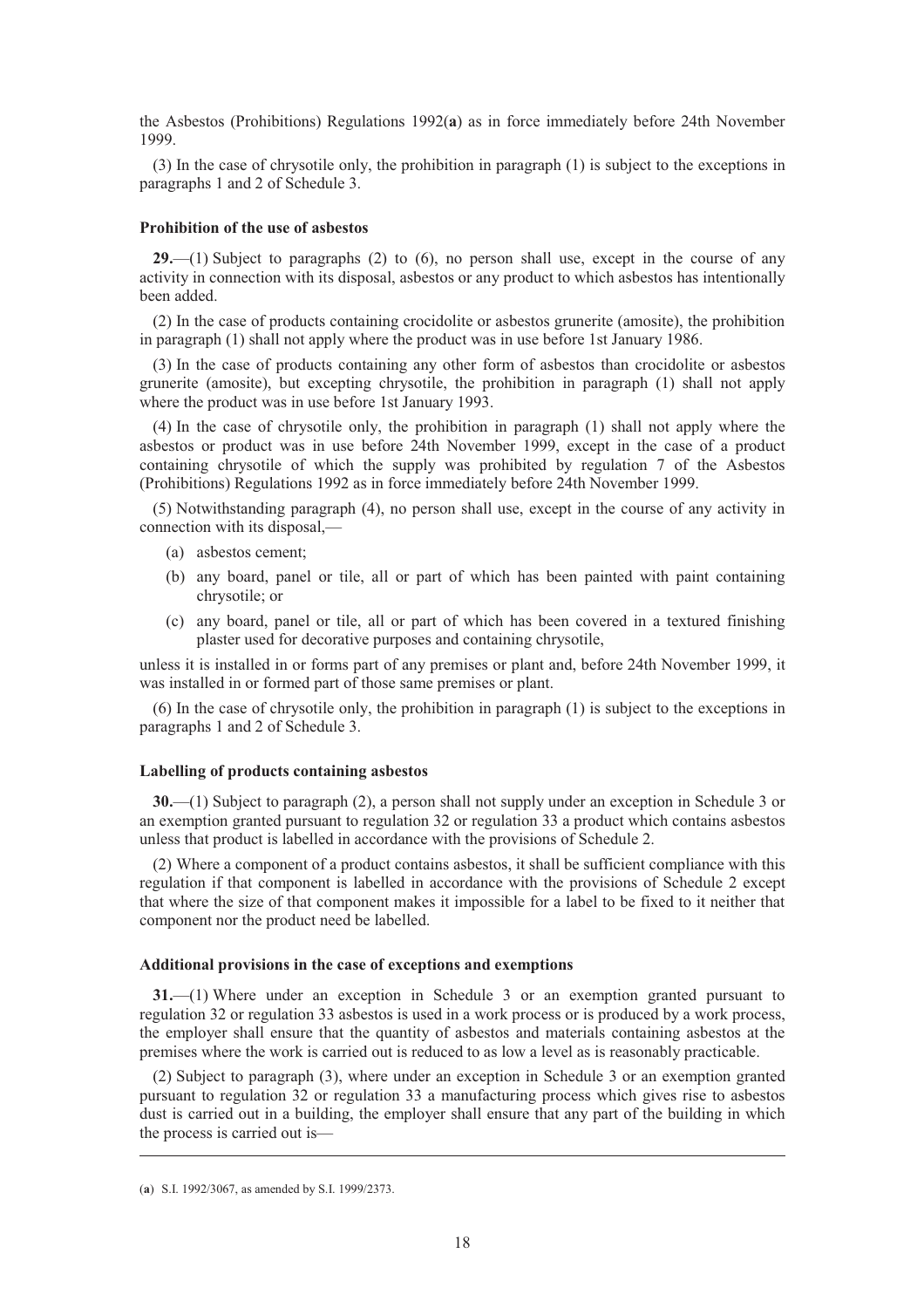- (a) so designed and constructed as to facilitate cleaning; and
- (b) is equipped with an adequate and suitable vacuum cleaning system which shall, where reasonably practicable, be a fixed system.

(3) Paragraph 2(a) shall not apply to a building in which, prior to 1st March 1988, there was carried out a process to which either—

- (a) as then in force, regulation 13 of the Asbestos Regulations 1969(**a**) applied and the process was carried out in compliance with that regulation; or
- (b) that regulation did not apply.

## PART 4

### **MISCELLANEOUS**

#### **Exemption certificates**

**32.**—(1) Subject to paragraph (4), the Executive may, by a certificate in writing, exempt any person or class of persons or any product containing asbestos or class of such products from all or any of the requirements or prohibitions imposed by regulations 4, 8, 12, 13, 21, 22(5) to (7) and 27 and any such exemption may be granted subject to conditions and to a limit of time and may be varied or revoked by a further certificate in writing at any time.

(2) Subject to paragraph (4) and to the provisions of Council Directive 76/769/EEC on the marketing and use of certain dangerous substances and preparations(**b**), the Executive may, by a certificate in writing, exempt any person or class of persons or any product containing asbestos or class of such products from the prohibitions imposed by regulations  $28(1)$  and  $29(1)$  and any such exemption may be granted subject to conditions and to a limit of time and may be varied or revoked by a further certificate in writing at any time.

(3) Subject to paragraph (4), the Executive may exempt emergency services from all or any of the requirements or prohibitions imposed by regulations 7 and 9 and any such exemption may be granted subject to conditions and to a limit of time and may be varied or revoked by a further certificate in writing at any time.

(4) The Executive shall not grant any exemption under paragraph (1),(2) or (3) unless having regard to the circumstances of the case and in particular to—

- (a) the conditions, if any, which it proposes to attach to the exemption; and
- (b) any other requirements imposed by or under any enactments which apply to the case,

it is satisfied that the health or safety of persons who are likely to be affected by the exemption will not be prejudiced in consequence of it.

#### **Exemptions relating to the Ministry of Defence**

**33.** The Secretary of State for Defence may, in the interests of national security, exempt any person or class of persons from all or any of the prohibitions imposed by Part 3 of these Regulations by a certificate in writing, and any such exemption may be granted subject to conditions and to a limit of time and may be varied or revoked by a further certificate in writing at any time.

<sup>(</sup>**a**) S.I. 1969/690—revoked by S.I. 1987/2115.

<sup>(</sup>**b**) OJ No. L 262, 27.9.1976, p. 201, relevant amendments are Council Directives 83/478/EEC (OJ No L 263, 24.9.83 p.33 and 85/467/EEC (OJ No L269, 11.10.85 p.56), and Commission Directives 91/659/EEC (OJ No L363, 31.12.91 p.36) and 1999/43/EC (OJ No L207, 6.8.99 p.18).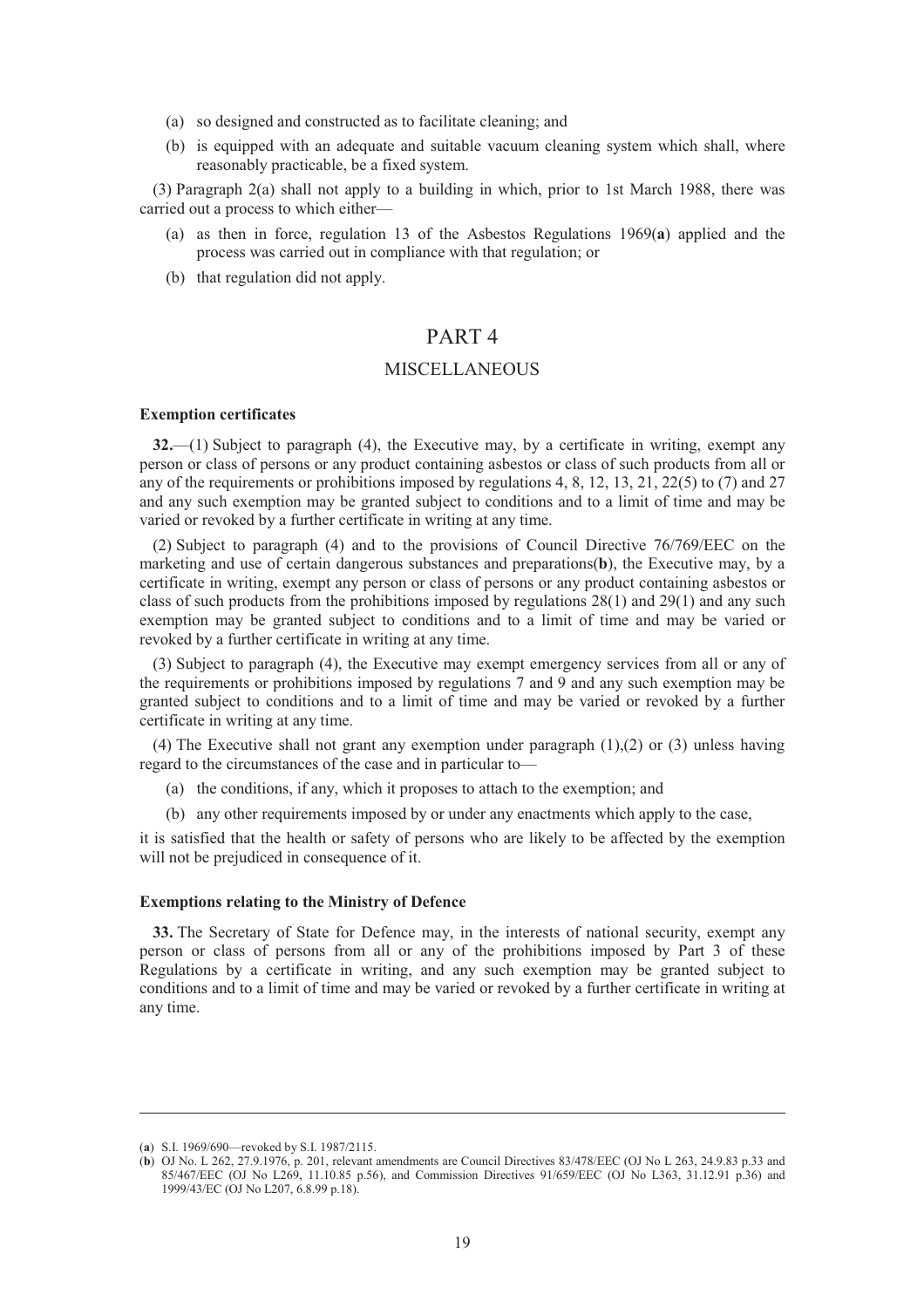#### **Extension outside Great Britain**

**34.** These Regulations shall apply to any work outside Great Britain to which sections 1 to 59 and 80 to 82 of the Health and Safety at Work etc. Act 1974 apply by virtue of the Health and Safety at Work etc. Act 1974 (Application Outside Great Britain) Order 2001(**a**) as they apply to work in Great Britain.

#### **Existing licences and exemption certificates**

**35.**—(1) An existing licence issued by the Executive under regulation 4(1) of the Asbestos (Licensing) Regulations 1983(**b**) shall—

- (a) continue to have effect as if it had been granted under regulation 8(2) of these Regulations;
- (b) be of the duration and subject to the conditions specified in it as if that duration and those conditions had been specified under regulation 8(3); and
- (c) be liable to variation and revocation under regulation 8(4) and (5),

and any requirement in such a licence concerning notification and any exception to such a requirement shall have effect as a requirement for notification under regulation 9 of and as an exception to such a requirement under regulation 3(2) of these Regulations.

(2) An existing exemption granted by the Executive under regulation 7(1) of the Asbestos (Licensing) Regulations 1983, regulation 8(1) of the Asbestos (Prohibitions) Regulations 1992(**c**), or regulation 25(1) of the Control of Asbestos at Work Regulations 2002(**d**) shall continue to have effect and be subject to any limitation of time or any conditions specified in it and liable to revocation as if it had been granted under regulation  $32(1)$ ,  $(2)$  or  $(3)$  of these Regulations.

(3) An existing exemption granted by the Secretary of State for Defence under regulation 8(3) of the Asbestos (Prohibitions) Regulations 1992 shall continue to have effect and be subject to any limitation of time or any conditions specified in it and liable to revocation as if it had been granted under regulation 33 of these Regulations.

#### **Revocations, amendments and savings**

**36.**—(1) The revocations listed in Schedule 4 shall have effect.

(2) The amendments listed in Schedule 5 shall have effect.

(3) Any record or register required to be kept under any Regulations revoked either by paragraph (1) or by regulation  $27(1)$  of the Control of Asbestos at Work Regulations 2002 shall, notwithstanding that revocation, be kept in the same manner and for the same period as specified in those Regulations as if these Regulations had not been made, except that the Executive may approve the keeping of records at a place or in a form other than at the place where, or in the form which, records were required to be kept under the Regulations so revoked.

#### **Defence**

**37.** Subject to regulation 21 of the Management of Health and Safety at Work Regulations 1999(**e**), in any proceedings for an offence consisting of a contravention of Part 2 of these Regulations it shall be a defence for any person to prove that he took all reasonable precautions and exercised all due diligence to avoid the commission of that offence.

<sup>(</sup>**a**) S.I. 2001/2127.

<sup>(</sup>**b**) S.I. 1983/1649, as amended by S.I. 1986/392 and S.I. 1998/3233.

<sup>(</sup>**c**) S.I. 1992/3067, as amended by S.I. 1999/2373, S.I. 1999/2977 and S.I. 2003/1889.

<sup>(</sup>**d**) S.I. 2002/2675.

<sup>(</sup>**e**) S.I. 1999/3242, amended by S.I. 2003/2457 and S.I. 2006/438.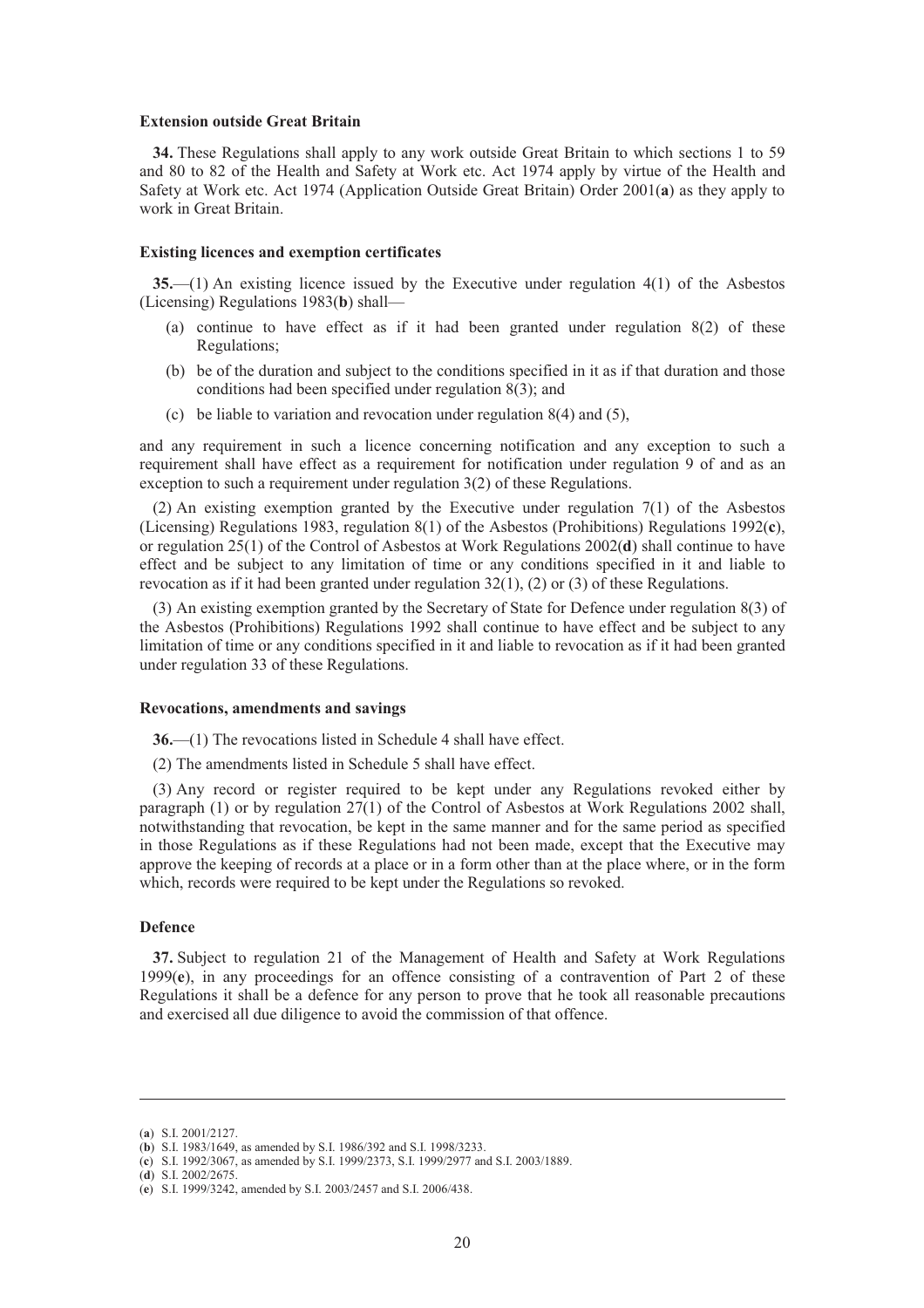Signed by authority of the Secretary of State for Work and Pensions.

*Philip Hunt*  Parliamentary Under-Secretary of State,<br>12th October 2006 <br>
Parliamentary Under-Secretary of State,<br>
Department for Work and Pensions Department for Work and Pensions

# SCHEDULE 1 Regulation 9(1)

# PARTICULARS TO BE INCLUDED IN A NOTIFICATION

The following particulars are to be included in a notification made in accordance with regulation 9(1), namely—

- (a) the name and address of the notifier and the address and telephone number of his usual place of business;
- (b) a brief description of—
	- (i) the location of the work site,
	- (ii) the types of asbestos to be used or handled (classified in accordance with regulation 2),
	- (iii) the maximum quantity of asbestos of each type to be held at any one time at the premises at which the work is to take place,
	- (iv) the activities and processes involved,
	- (v) the number of workers involved, and
	- (vi) the measures taken to limit the exposure of employees to asbestos, and
- (c) the date of the commencement of the work and its expected duration.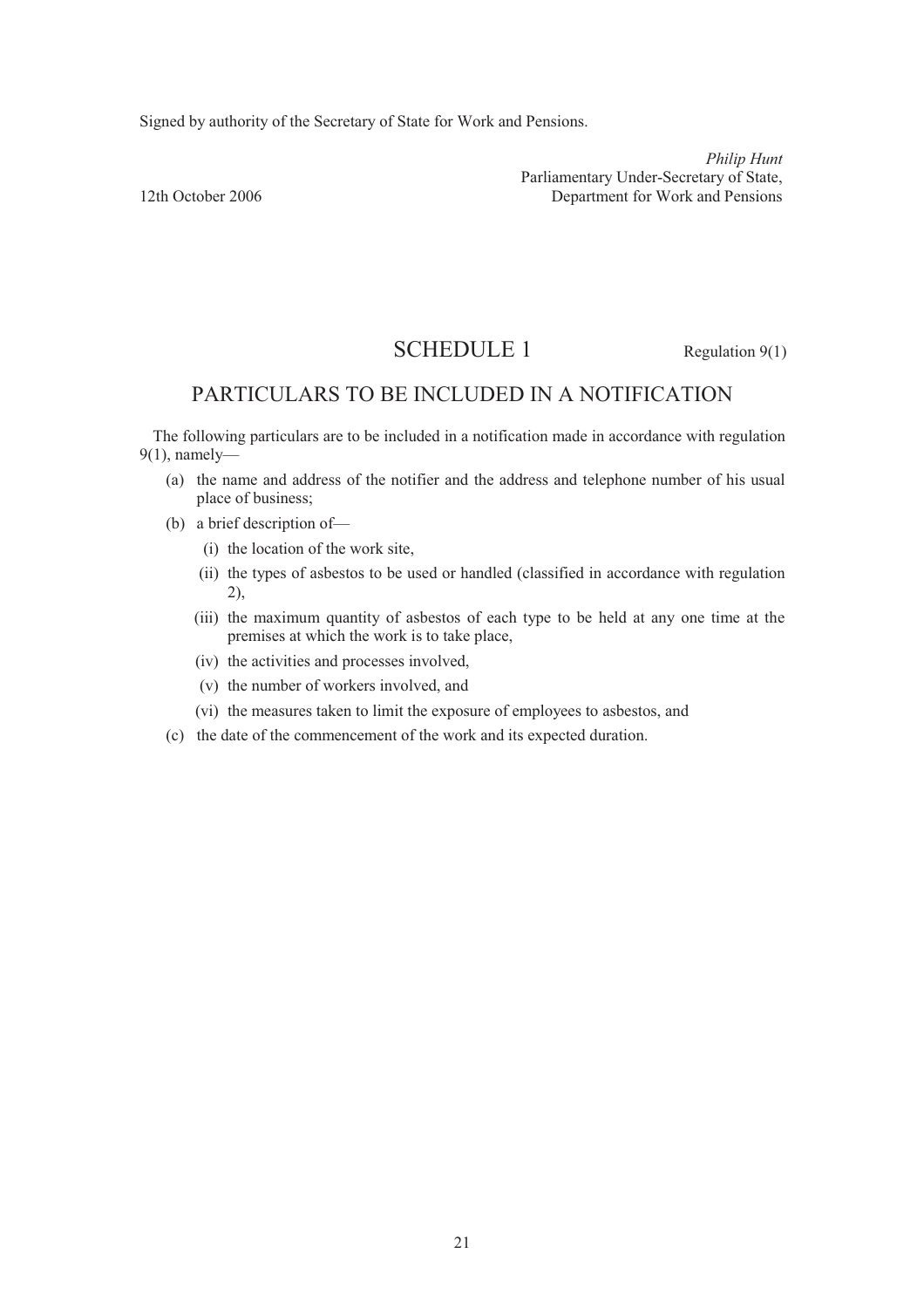# THE LABELLING OF RAW ASBESTOS, ASBESTOS WASTE AND PRODUCTS CONTAINING ASBESTOS

**1.**—(1) Subject to sub-paragraphs (2) and (3) of this paragraph, the label to be used on—

- (a) raw asbestos (together with the labelling required under the Chemicals (Hazard Information and Packaging for Supply) Regulations 2002(**a**) and the Carriage of Dangerous Goods and Use of Transportable Pressure Equipment Regulations 2004(**b**));
- (b) asbestos waste, when required to be so labelled by regulation 24(3); and
- (c) products containing asbestos, including used protective clothing to which regulation 14(2) applies,

shall be in the form and in the colours of the following diagram and shall comply with the specifications set out in paragraphs 2 and 3.





(3) Where the label is printed directly onto a product, a single colour contrasting with the background colour may be used.

**2.** The dimensions in millimetres of the label referred to in paragraph 1(1) shall be those shown on the diagram in that paragraph, except that larger measurements may be used, but in that case the dimension indicated as h on the diagram shall be 40% of the dimension indicated as H.

**3.** The label shall be clearly and indelibly printed so that the words in the lower half of the label can be easily read, and those words shall be printed in black or white.

**4.**—(1) Where a product containing asbestos may undergo processing or finishing it shall bear a label containing safety instructions appropriate to the particular product and in particular the following instructions—

"operate if possible out of doors in a well-ventilated place";

"preferably use hand tools or low speed tools equipped, if necessary, with an appropriate dust extraction facility. If high speed tools are used, they should always be so equipped";

<sup>(</sup>**a**) S.I. 2002/1689, as amended by S.I. 2004/568.

<sup>(</sup>**b**) S.I. 2004/568, as amended by S.I. 2005/1732.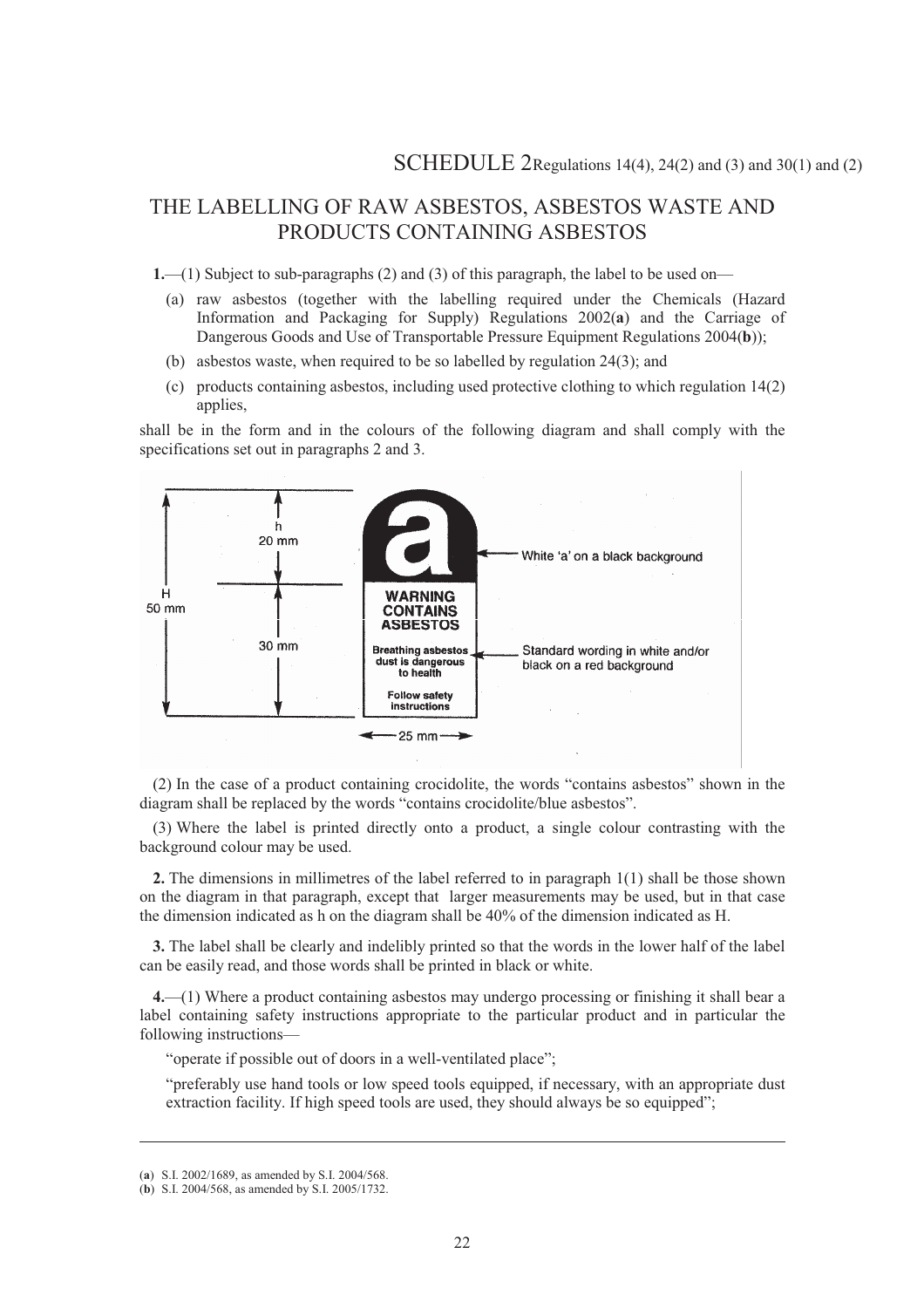"if possible, dampen before cutting or drilling"; and

"dampen dust, place it in a properly closed receptacle and dispose of it safely".

(2) Additional safety information given on a label shall not detract from or contradict the safety information given in accordance with sub-paragraph (1).

**5.**—(1) Labelling of packaged and unpackaged products containing asbestos in accordance with the foregoing paragraphs shall be effected by means of—

- (a) an adhesive label firmly affixed to the product or its packaging, as the case may be;
- (b) a tie-on label firmly attached to the product or its packaging, as the case may be; or
- (c) direct printing onto the product or its packaging, as the case may be.

(2) Where, in the case of an unpackaged product containing asbestos, it is not reasonably practicable to comply with the provisions of sub-paragraph (1) the label shall be printed on a suitable sheet accompanying the product.

(3) Labelling of raw asbestos and asbestos waste shall be effected in accordance with subparagraph  $(1)(a)$  or  $(c)$ .

(4) For the purposes of this Schedule but subject to sub-paragraph (5), a product supplied in loose plastic or other similar wrapping (including plastic and paper bags) but no other packaging, shall be treated as being supplied in a package whether the product is placed in such wrapping at the time of its supply or was already so wrapped previously.

(5) No wrapping in which a product is placed at the time of its supply shall be regarded as packaging if any product contained in it is labelled in accordance with the requirements of this Schedule or any other packaging in which that product is contained is so labelled.

SCHEDULE 3Regulations 26(4), 27(2), 28(3) and 29(6)

# EXCEPTIONS TO THE PROHIBITIONS ON THE IMPORTATION, SUPPLY AND USE OF CHRYSOTILE

**1.** Regulations 27(1), 28(1) and 29(1) shall not apply to brake linings within the meaning of the Road Vehicles (Brake Linings Safety) Regulations 1999(**a**).

**2.** Where it is not practicable for an employer to substitute for chrysotile a substance which, under the conditions of its use, does not create a risk to the health of his employees or creates a lesser risk than that created by chrysotile, regulations 26(3), 27(1), 28(1) and 29(1) shall not apply  $t_0$ —

- (a) Diaphragms for use in electrolytic cells in existing electrolysis plants for chlor-alkali manufacture;
- (b) chrysotile, or products to which chrysotile has intentionally been added, required solely for the manufacture of the products described in sub-paragraph (a).

**3.** Regulation 27(1) shall not apply to receptacles used for the storage of acetylene gas under pressure and in use before 24th November 1999.

<sup>(</sup>**a**) S.I. 1999/2978, as amended by S.I. 2003/3314.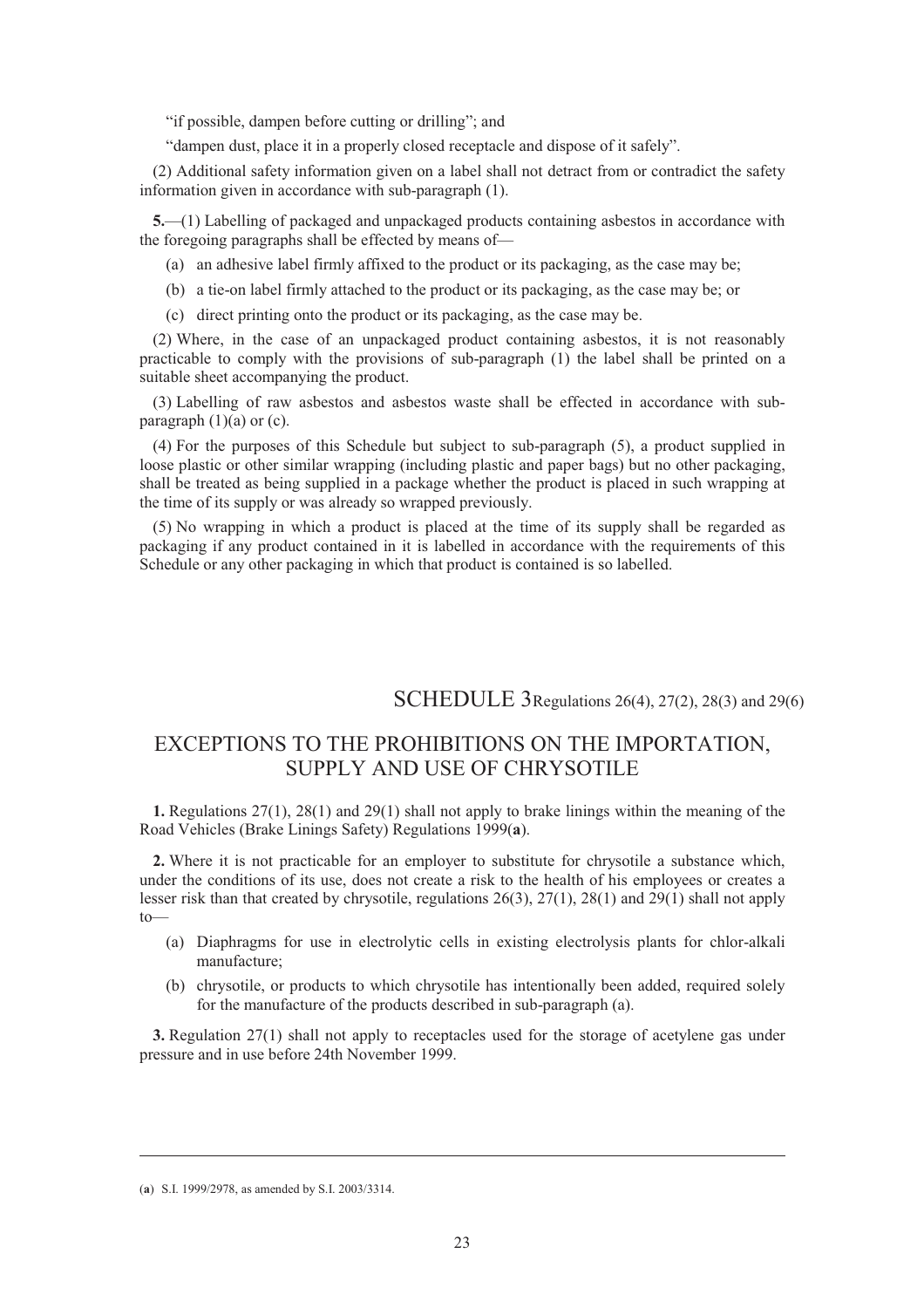# SCHEDULE 4 Regulation 36(1)

# REVOCATIONS

| Instruments revoked                                                                                | References      | Extent of revocation              |
|----------------------------------------------------------------------------------------------------|-----------------|-----------------------------------|
| The Asbestos (Licensing) Regulations<br>1983                                                       | S.I. 1983/1649  | The whole Regulations             |
| The Personal Protective Equipment at<br>Work Regulations 1992                                      | S.I. 1992/2966  | Schedule 2 Part VII               |
| The Asbestos (Prohibitions) Regulations<br>1992                                                    | S.I. 1992/3067  | The whole Regulations             |
| The Asbestos (Licensing) (Amendment)<br>Regulations 1998                                           | S.I. 1998/3233  | The whole Regulations             |
| The Asbestos (Prohibitions)<br>(Amendment) Regulations 1999                                        | S.I. 1999/2373  | The whole Regulations             |
| The Asbestos (Prohibitions)<br>(Amendment) (No. 2) Regulations 1999                                | S.I. 1999/2977  | The whole Regulations             |
| The Control of Asbestos at Work<br>Regulations 2002                                                | S.I. 2002/2675  | The whole Regulations             |
| The Asbestos (Prohibitions)<br>(Amendment) Regulations 2003                                        | S.I. 2003/1889  | The whole Regulations             |
| The Carriage of Dangerous Goods and<br>Use of Transportable Pressure Equipment<br>Regulations 2004 | S.I. 2004/568   | Schedule 13 paragraph 12          |
| The Fire and Rescue Services Act 2004<br>(Consequential Amendments) (England)<br>Order 2004        | S.I. 2004/3168  | Article 63                        |
| The Fire and Rescue Services Act 2004<br>(Consequential Amendments) (Wales)<br>Order 2005          | S.I. 2005/2929  | Article 73                        |
| The Fire (Scotland) Act 2005<br>(Consequential Modifications and<br>Amendments) (No 2) Order 2005  | S.S.I. 2005/344 | Schedule 1 Part 1 paragraph<br>26 |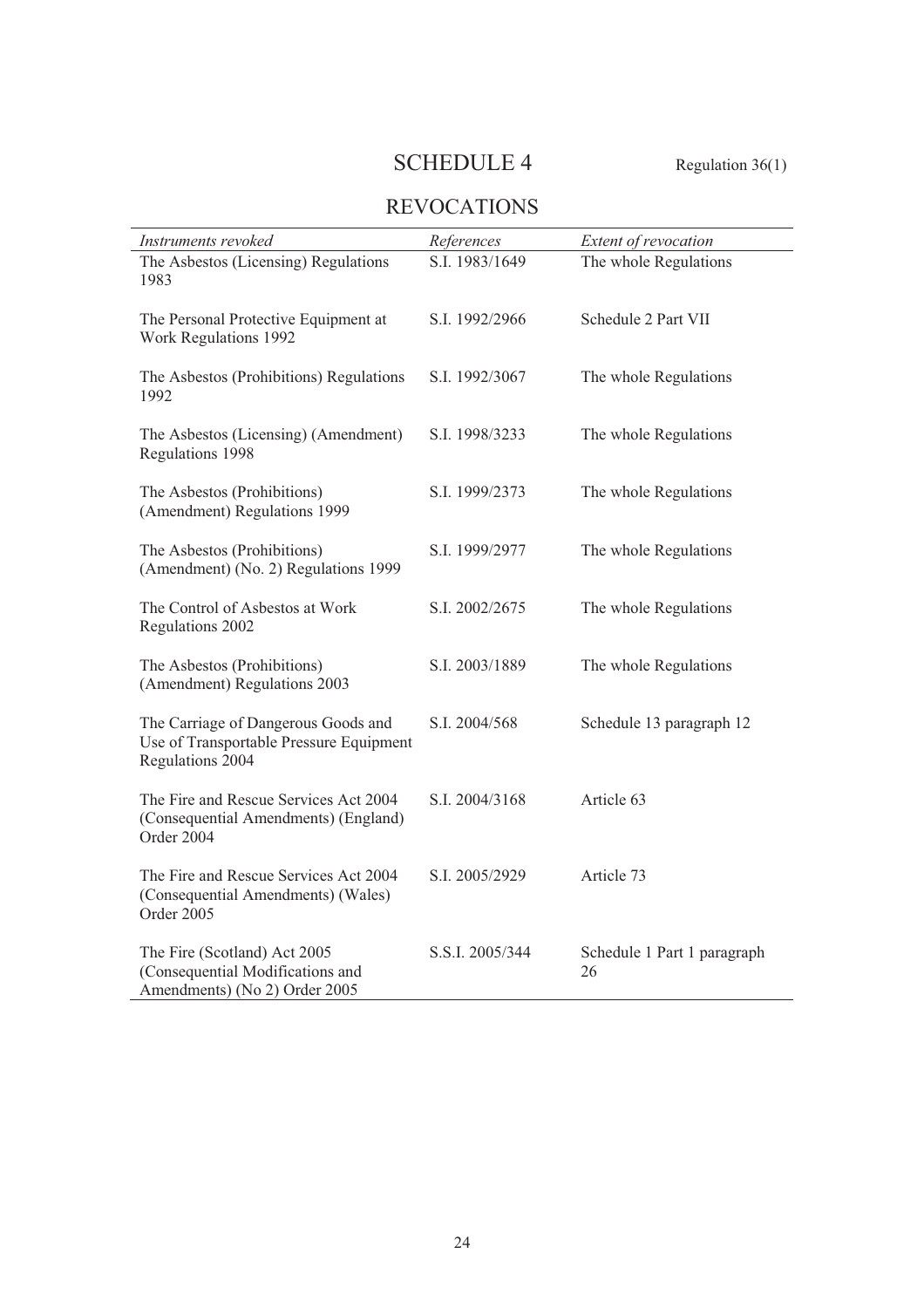# SCHEDULE 5 Regulation 36(2)

# AMENDMENTS

| Instruments amended                                                  | References     | Amendments to have effect                                                                                                                                                                                                                          |
|----------------------------------------------------------------------|----------------|----------------------------------------------------------------------------------------------------------------------------------------------------------------------------------------------------------------------------------------------------|
| The Personal Protective<br>Equipment at Work<br>Regulations 1992     | S.I. 1992/2966 | In regulation $3(3)(c)$ for the words "the Control of<br>Asbestos at Work Regulations 1987" substitute "the<br>Control of Asbestos Regulations 2006"                                                                                               |
| The Health and Safety<br>(Enforcing Authority)<br>Regulations 1998   | S.I. 1998/494  | In Schedule 2 paragraph 4A for the words "the<br>Control of Asbestos at Work Regulations 2002"<br>substitute "the Control of Asbestos Regulations<br>2006"                                                                                         |
| The Provision and Use<br>of Work Equipment<br>Regulations 1998       | S.I. 1998/2306 | In regulation $12(5)(b)$ for the reference to the<br>Control of Asbestos at Work Regulations 1987<br>substitute a reference to these Regulations                                                                                                   |
| The Control of<br>Substances Hazardous to<br>Health Regulations 2002 | S.I. 2002/2677 | In regulation $5(1)(a)(iii)$ for the words "the Control"<br>of Asbestos at Work Regulations 2002" substitute<br>"the Control of Asbestos Regulations 2006"                                                                                         |
| The Fur Farming<br>(Compensation Scheme)<br>(England) Order 2004     | S.I. 2004/1964 | In Schedule 6 Part 6 paragraph $14(a)(i)$ and $(ii)$<br>after the words "the Asbestos (Prohibitions)<br>Regulations 1992" insert in each case the words<br>"or, from 13th November 2006, by Part 3 of the<br>Control of Asbestos Regulations 2006" |
| The Health and Safety<br>(Fees) Regulations 2006                     | S.I. 2006/336  | In the heading to regulation 5 for the words "the<br>Asbestos (Licensing) Regulations 1983" substitute<br>"regulation 8 of the Control of Asbestos<br>Regulations 2006".                                                                           |
|                                                                      |                | In regulation $5(1)$ for the words "the Asbestos"<br>(Licensing) Regulations 1983(a) ("the 1983<br>Regulations")" substitute "regulation 8 of the<br>Control of Asbestos Regulations 2006 ("the 2006<br>Regulations")"                             |
|                                                                      |                | In regulation $5(3)$ for the words "the 1983<br>Regulations" substitute "regulation 8 of the 2006<br>Regulations"                                                                                                                                  |
|                                                                      |                | In regulation $5(5)$ and (7) for the words "the 1983<br>Regulations" insert on each occasion the words "the<br>Asbestos (Licensing) Regulations 1983 or<br>regulation 8 of the 2006 Regulations"                                                   |
|                                                                      |                | In regulation $6(3)$ for the words "the Control of<br>Asbestos at Work Regulations 2002(b)" substitute<br>"the Control of Asbestos Regulations 2006"                                                                                               |

<sup>(</sup>**a**) S.I. 1983/1649, as amended by S.I. 1986/392 and S.I. 1998/3233.

<sup>(</sup>**b**) S.I. 2002/2675.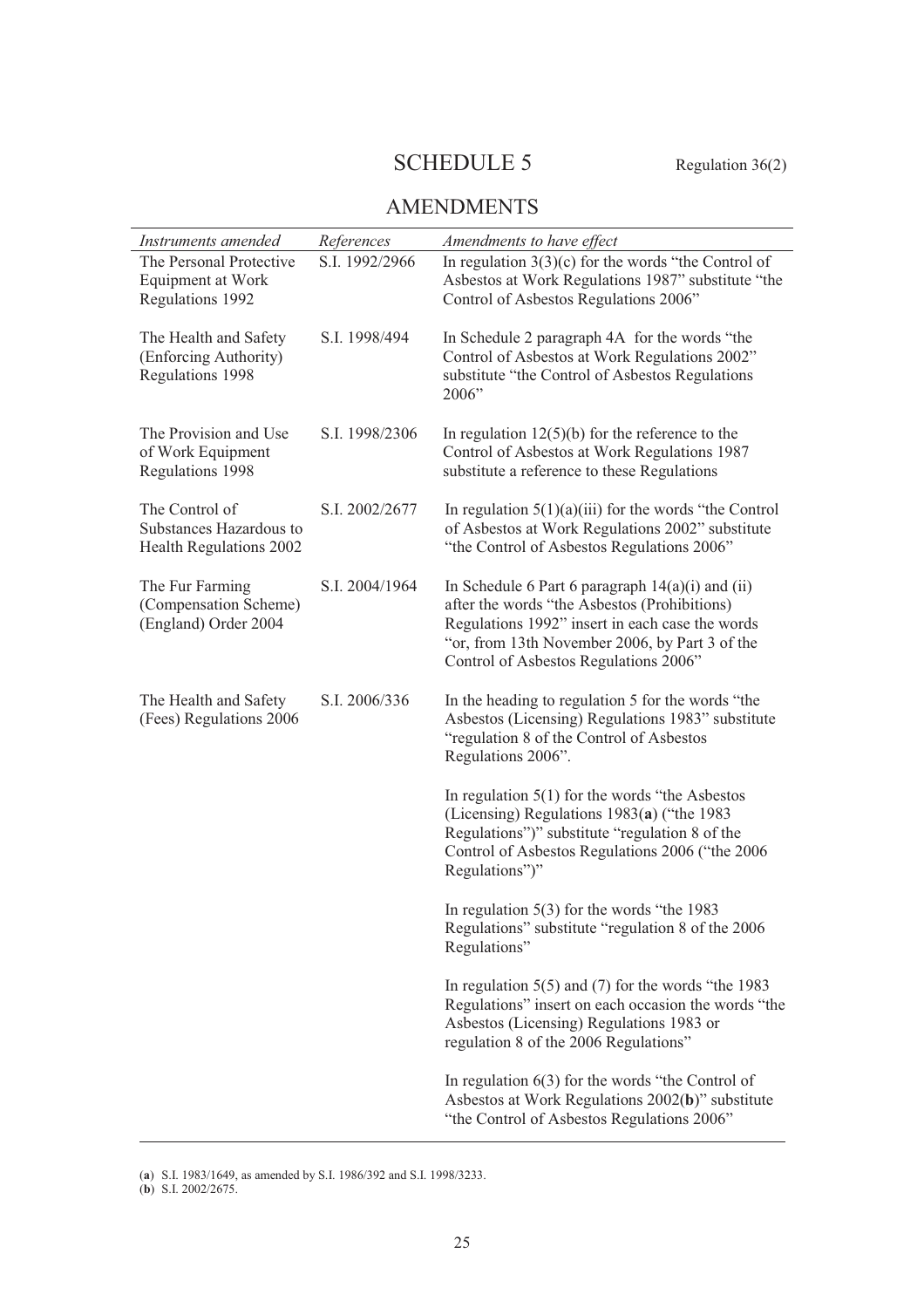|                                                                                                                             |               | In the heading to Schedule 4 for the words "the<br>Asbestos (Licensing) Regulations 1983" substitute<br>"regulation 8 of the Control of Asbestos"<br>Regulations 2006".                                   |
|-----------------------------------------------------------------------------------------------------------------------------|---------------|-----------------------------------------------------------------------------------------------------------------------------------------------------------------------------------------------------------|
|                                                                                                                             |               | In Schedule 4 Table 1 column 1 after the words<br>"work with asbestos" delete the words "insulation"<br>or asbestos coating or asbestos insulating board"                                                 |
|                                                                                                                             |               | In Schedule 5 row (b) columns 1 and 2 for the<br>reference to the Control of Asbestos at Work<br>Regulations 2002 substitute a reference to these<br>Regulations                                          |
| The Health and Safety<br>(Enforcing Authority for<br>Railways and Other<br>Guided Transport<br>Systems) Regulations<br>2006 | S.I. 2006/557 | In regulation $4(5)$ for the words "the Asbestos"<br>(Licensing) Regulations 1983" substitute "the<br>Control of Asbestos Regulations 2006" and for the<br>words "regulation 4" substitute "regulation 8" |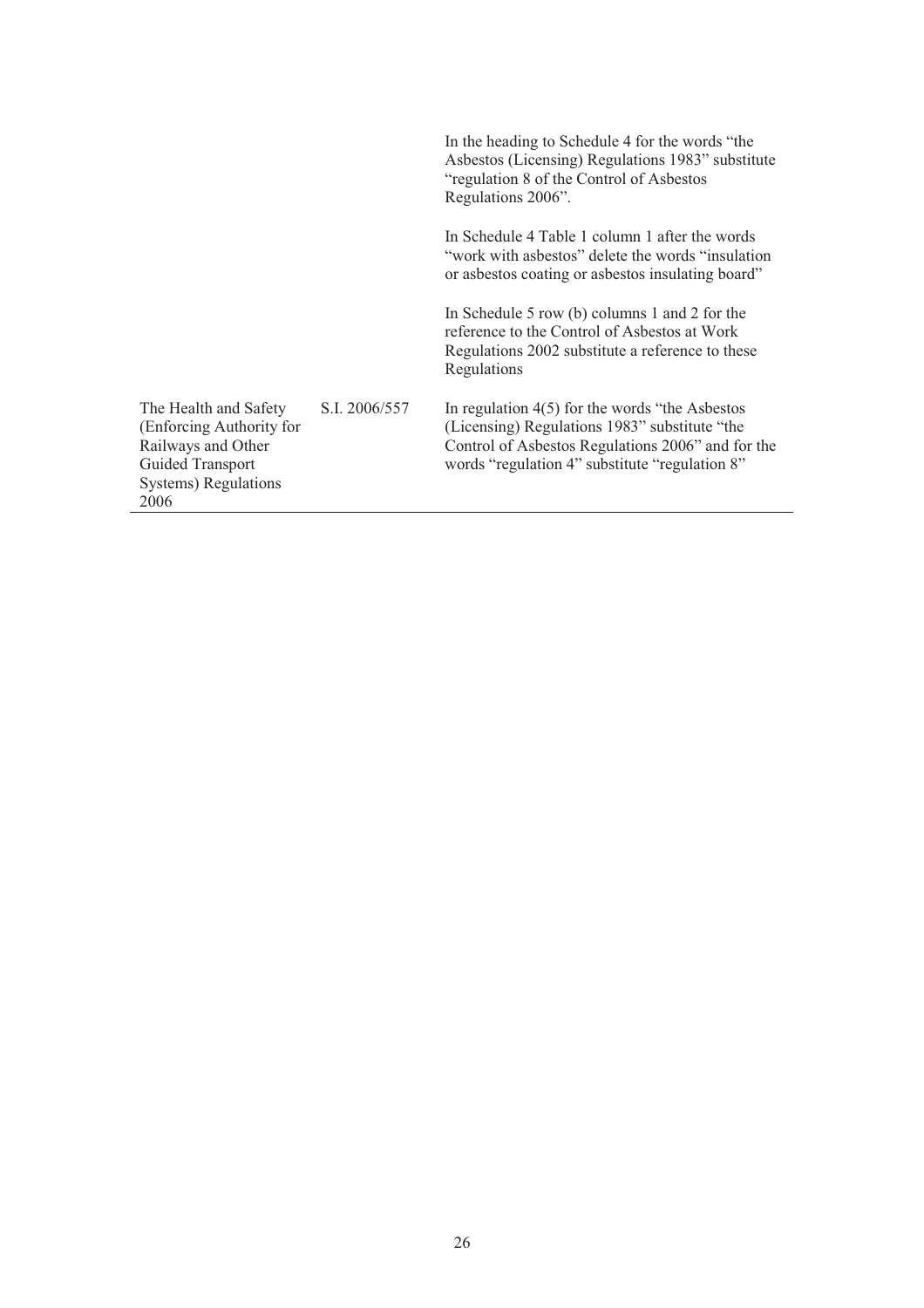#### **EXPLANATORY NOTE**

#### *(This note is not part of the Regulations)*

**1.** These Regulations revoke and replace the Control of Asbestos at Work Regulations 2002 (S.I. 2002/2675) and revoke and re-enact, with modifications, the Asbestos (Licensing) Regulations 1983 (S.I. 1983/1649) as amended and the Asbestos (Prohibitions) Regulations 1992 (S.I. 1992/3067) as amended. They implement as respects Great Britain—

- (a) Council Directive 76/769/EEC ("the Marketing and Use Directive") (OJ No L 262, 27.9.76, p.201), as amended by Council Directives 83/478/EEC (OJ No L 263, 24.9.83 p.33) and 85/467/EEC (OJ No L 269, 11.10.85 p.56), and Commission Directives 91/659/EEC (OJ No L 363, 31.12.91 p.36) and 1999/43/EC (OJ No L 207, 6.8.99 p.18), on the approximation of the laws, regulations and administrative provisions of the Member States relating to restrictions on the marketing and use of certain dangerous substances and preparations, insofar as it relates to asbestos;
- (b) Council Directive 83/477/EEC (OJ No L 263, 24.9.83, p.25) as amended by Council Directive 91/382/EEC (OJ No L 206, 29.7.91 p.16) and Directive 2003/18/EC of the European Parliament and of the Council (OJ No L 97, 15.4.03, p.48) on the protection of workers from the risks related to exposure to asbestos at work;
- (c) Council Directive 90/394/EEC (OJ No L 196, 26.7.90, p.38) on the protection of workers from the risks related to exposure to carcinogens at work (sixth individual Directive within the meaning of Article 16(1) of Directive 89/391/EEC) insofar as it relates to asbestos; and
- (d) Council Directive 98/24/EC (OJ No L131, 5.5.93, p.11) on the protection of the health and safety of workers from the risks related to exposure to chemical agents at work (fourteenth individual Directive within the meaning of Article 16(1) of Directive 89/391/EEC) insofar as it relates to risks to health from exposure to asbestos.

**2.** The licensing requirements of the Asbestos (Licensing) Regulations 1983 (S.I. 1983/1649, as amended by S.I. 1998/3233) are re-enacted in regulation 8, and licenses made subject to a maximum duration of three years. Provision for exemptions is made in regulation 32(1) and for the validity of existing licenses in regulation 35(1).

**3.** Part 3 of the regulations re-enact the prohibitions in the Asbestos (Prohibitions) Regulations 1992 (S.I. 1992/3067, as amended by S.I. 1999/2373, S.I. 1999/2977 and S.I. 2003/1889) in updated form omitting expired derogations. Provision for exemptions is carried forward in regulations 32(2) and 33.

**4.** Part 2 of the Regulations replaces the Control of Asbestos at Work Regulations 2002 (S.I. 2002/2675) and in addition to minor and drafting amendments makes changes of substance including the following —

- (a) includes certain further definitions and introduce a new control limit common to all types of asbestos and lower than that applying previously to any (regulation  $2(1)$ );
- (b) provides for the measurement of the control limit by the 1997 World Health Organisation ("WHO") recommended method set out in the publication "Determination of airborne fibre concentrations. A recommended method, by phase-contrast optical microscopy (membrane filter method), WHO Geneva 1997 (ISBN 92 4 154496 1) (regulation 2(1));
- (c) applies the duties in the regulations to all work with asbestos, save for exceptions in respect of licensing, notification, accident and emergency arrangements, asbestos areas and health surveillance in respect of sporadic and low intensity exposure (regulation  $3(2)$ ;
- (d) disapplies these Regulations in respect of ships other than naval ships (regulation 3(6));
- (e) extends the list of topics on which information, instruction and training must be given to employees (regulation 10(1));